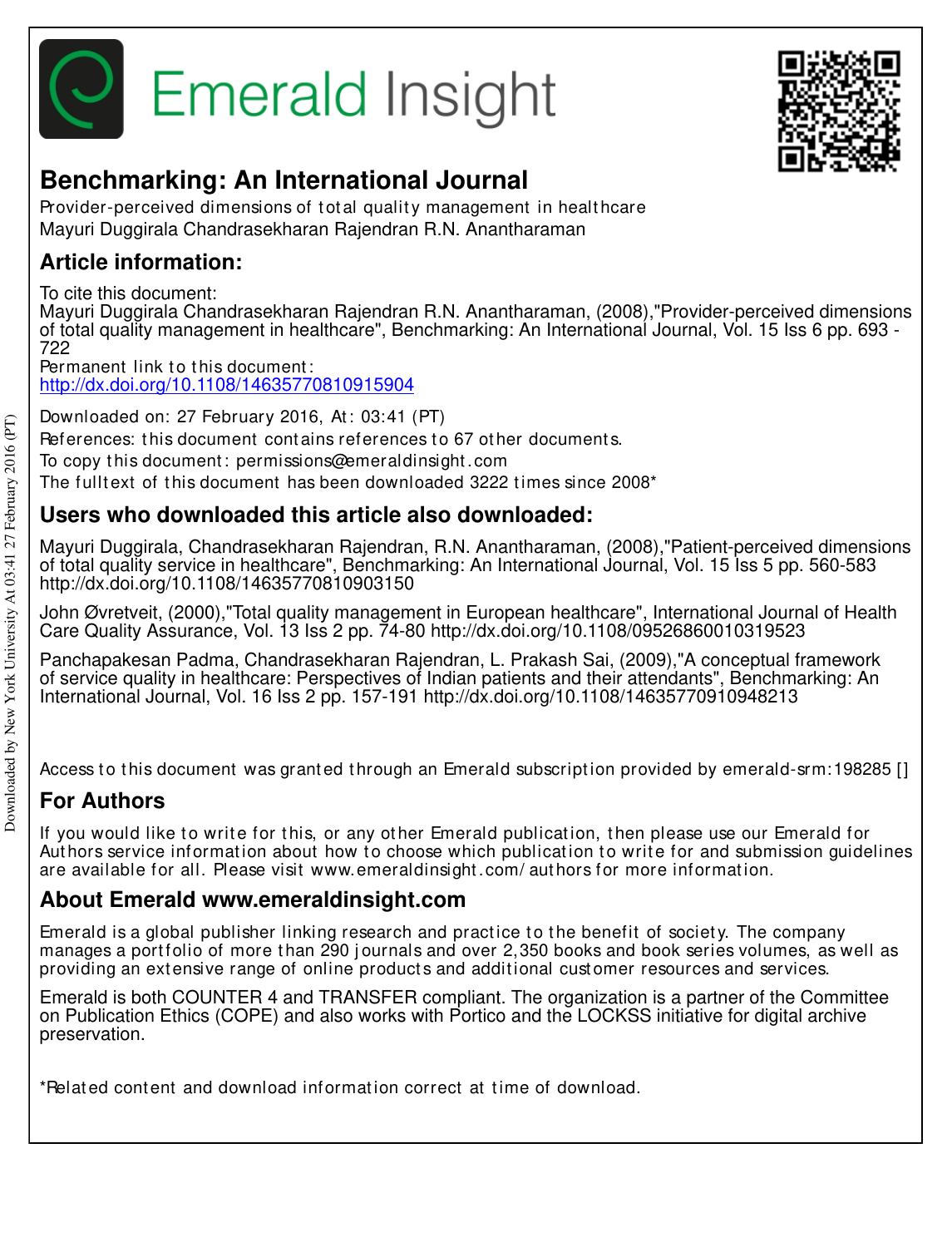

The current issue and full text archive of this journal is available at www.emeraldinsight.com/1463-5771.htm

# Provider-perceived dimensions of total quality management in healthcare

Mayuri Duggirala, Chandrasekharan Rajendran and R.N. Anantharaman

*Department of Management Studies, Indian Institute of Technology Madras, Chennai, India*

# Abstract

Purpose – The purpose of this paper is to highlight key dimensions of provider-perceived total quality management (TQM) in the healthcare sector in India. Further, the impact of the dimensions of provider perceived TQM on hospital performance is examined.

**Design/methodology/approach** – A questionnaire has been developed based on an extensive literature review of research in service quality and based on responses of the pilot survey among medical professionals. The instrument thus developed has been examined for its psychometric properties using tests of reliability and validity. Multiple regression analysis has been used to examine the impact of the dimensions of provider-perceived TQM on hospital performance.

Findings – Findings highlight 14 distinct dimensions of provider-perceived TQM and the relationships among them. Positive and significant relationships among the dimensions and hospital performance have been found.

Research limitations/implications – Contribution to research on healthcare quality by the development of a comprehensive instrument of provider-perceived healthcare quality.

Practical implications – This instrument would enable hospitals to examine the quality of care being delivered by them to the patients. Hospital administrators and medical professionals could use this feedback to assess hospital performance, and benchmark their performance against that of other competitive hospitals.

 $O$ riginality/value – Comprehensive instrument of provider-perceived healthcare quality

Keywords Health services, Total quality management, Hospitals, India

Paper type Research paper

#### Introduction

Since the advent of liberalization and globalization, companies across the globe have been forced to improve the quality of the products and services they offer. A widely used technique of quality improvement is TQM. The present study is an attempt to identify and highlight the critical dimensions of health-care quality. Based on a thorough review of literature on the empirical, theoretical and practitioner studies on health care, the various dimensions of TQM in hospitals from the viewpoint of the provider of care, have been identified. The providers of care considered in this study include doctors, nurses, paramedical and support staff (administrative and clinical) across different levels in the hospital organization.



Benchmarking: An International Journal Vol. 15 No. 6, 2008 pp. 693-722  $©$  Emerald Group Publishing Limited 1463-5771 DOI 10.1108/14635770810915904

The authors are grateful to the Editor and the anonymous reviewer for their comments to improve the previous version of this paper.

Total quality management in healthcare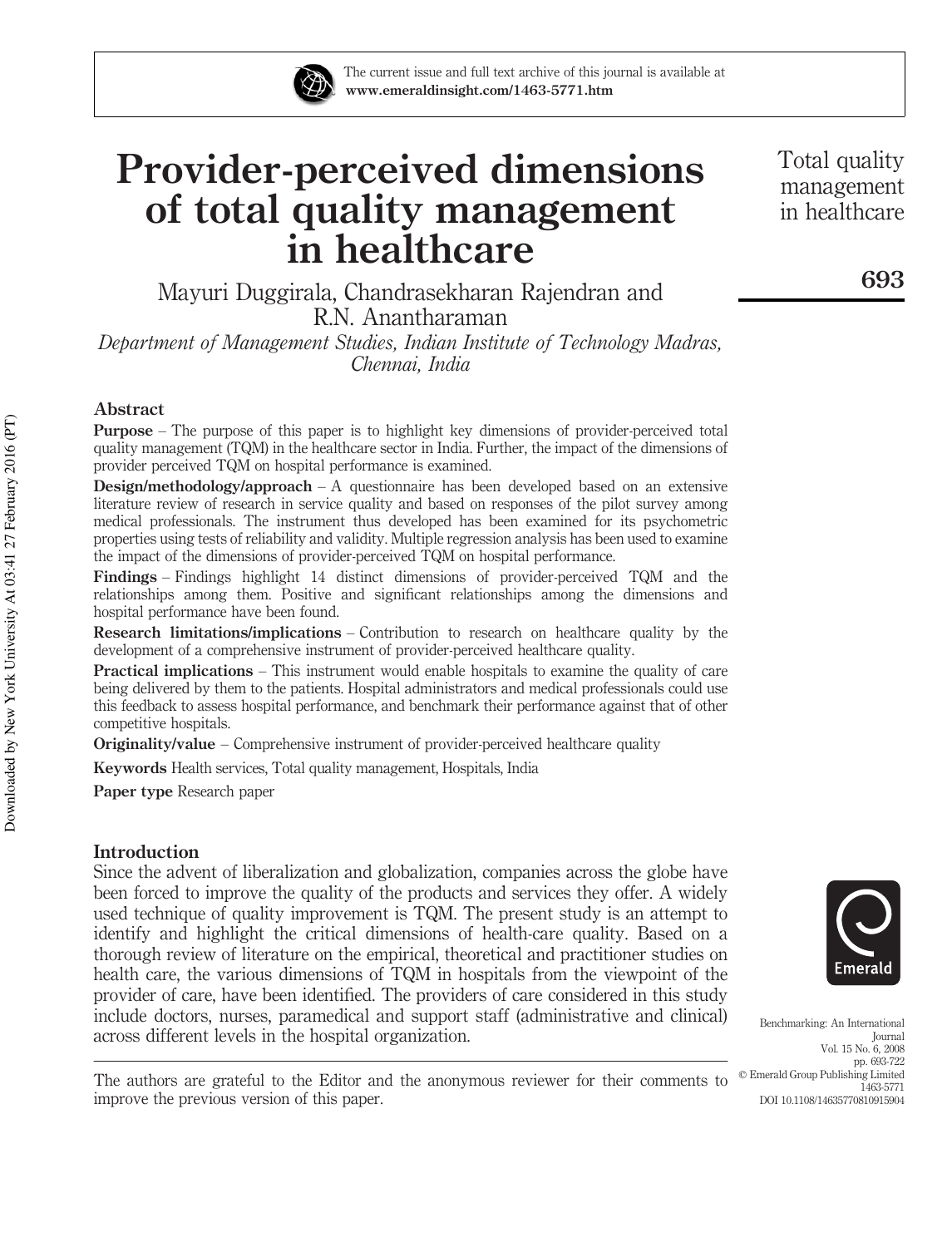Several studies have described quality in health care, while emphasizing the importance of implementing TQM in health care. Ovretveit (1997) explained quality in health services as fully meeting the needs of those who need the service most, at the lowest cost to the organization, within limits and directives set by higher authorities and purchasers. In a related study, Ovretveit (2000) emphasized the main lessons of introducing TQM in health care such as quality leadership, resistance and opposition, variety of experiences, involvement of doctors, special training for doctors, training facilitators, selecting strategically significant quality projects and managing them for results, measuring quality, covering all services, and invoking the soul and spirit of quality with emphasis on professional values.

# Identification of critical dimensions of provider-perceived TQM in hospitals

Considering the relevance of TQM in health care, an instrument that identifies the operating elements of TQM in hospitals from the viewpoint of the health-care service providers is developed and validated in the present study. The following are the critical factors of provider-perceived TQM in hospitals that have been identified in this paper:

- (1) Top management commitment and leadership (TM).
- (2) Human resource management in the hospital (HR).
	- . Selection (HRS).
	- . Training (HRT).
	- . Employee involvement (HRE).
- (3) Process management (PM).
	- . Ease of access to the hospital, and ease of admission processes and procedures (PME).
	- . Administrative services (PMR).
	- . Processes: administrative and clinical (PMA).
	- . Exit (PMX).
	- . Clinical outcomes of medical care (PMC).
- (4) Hospital facilities and infrastructure (HF).
- (5) Patient focus (PF).
- (6) Employee focus (EF).
- (7) Measurement of hospital performance (MH).
- (8) Hospital information system (HIS).
- (9) Errors, safety and risk management (EM).
- (10) Service culture (SC).
- (11) Continuous improvement (CI).
- (12) Benchmarking (BM).
- (13) Union influence (UI).
- (14) Governance and social responsibility (GS).

BIJ 15,6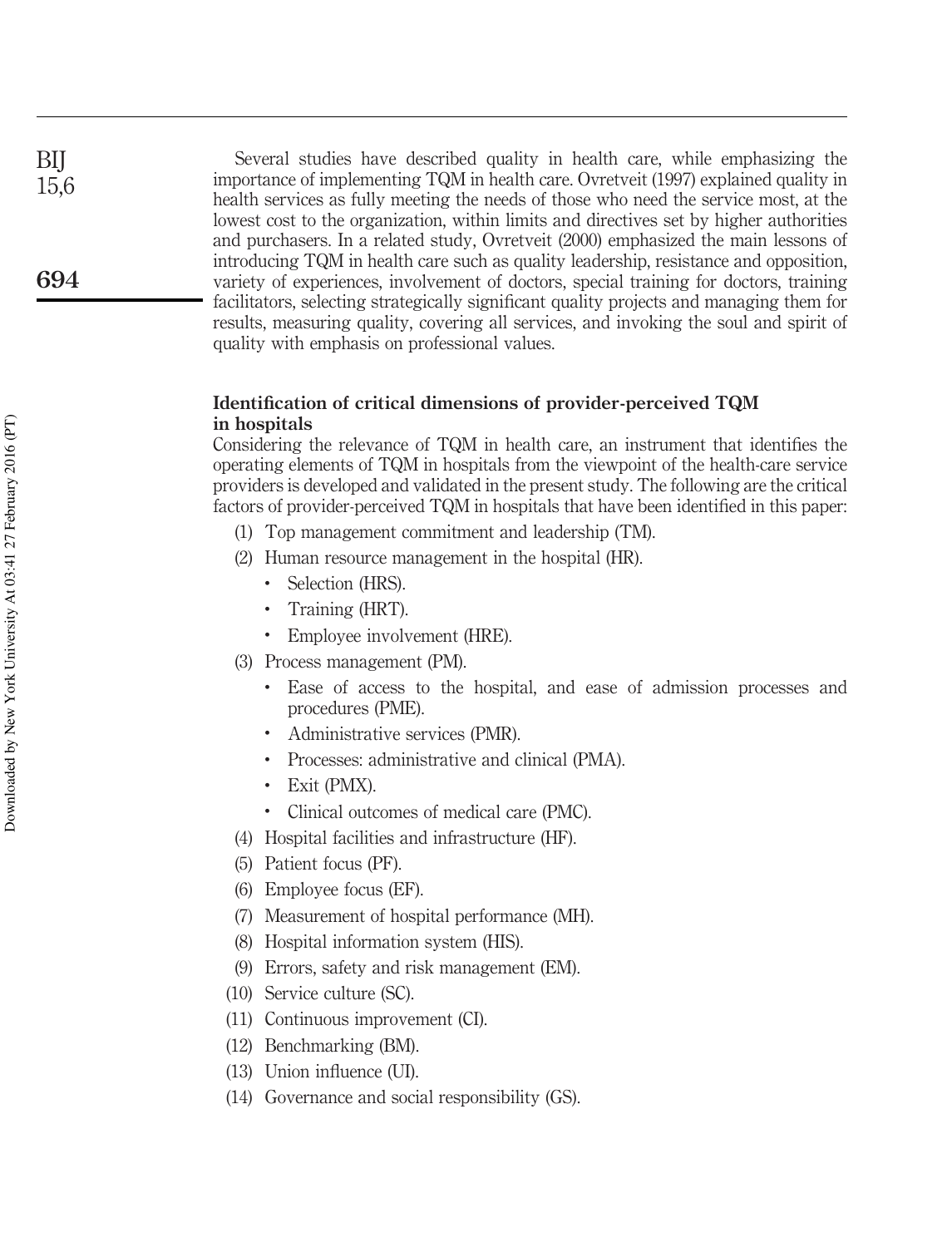A detailed discussion on the dimensions of the provider's perception of TQM in hospitals is presented in the following section.

#### *Top management commitment and leadership*

The role of the top management is critical to the success of any TQM initiative. Several studies have stated that since techniques such as successful continuous quality improvement (CQI) implementation may require a sustained effort over several years, organizational members depend on the leadership of the CEO and senior management to understand and interpret the relevant environmental pressures, and to position CQI within the overall hospital strategy (Satia and Maj-Britt, 1999). In the healthcare context, the hospital CEO leads the change effort required for the success of the quality initiative. Tabish (1998) found that management and leadership in health care involved an individual's efforts provide professional care, devise creative strategies, cost-controlled programs, along with the abilities to research and analyze systems critically and chart growth in response to rapid health care changes. Lighter (2000) focused on the growing trend of physicians in the business of health care, owing to their breadth of experience with patients, institutions, insurers and peers. In another study on leadership, LeBrasseur *et al.* (2002) found that a CEO committed to implementing CQI as a transformational leader led to stronger signs of CQI success than a middle management initiative. Horowitz *et al.* (2003) reported success of a project to reduce length of stay, reduction in unnecessary diagnostic study utilization, and improvement in materials management, because of senior leadership support. In a study on the role of leadership in services, Prybil (2003) discussed the key organizational, cultural, workforce-related, patient- and community related challenges and constraints facing leaders in health care today. Therefore, as seen in research, top management commitment and leadership remains a critical dimension of TQM in healthcare.

#### *Human resource management in the hospital*

This dimension reviews research on nurses, support staff, paramedical staff and administrative staff, and focuses on clinical improvement, role of physicians in health management, by involving them more closely in health service management, in addition to their traditional role as care givers (Scott, 2000; Spurgeon, 2001), new paradigms in clinical care delivery, physician's views on health care practices (e.g., Thompson *et al.*, 2003)), and doctors' perceptions of quality and physician satisfaction (Newman and Pyne, 1996). Focusing on the role of the workforce in healthcare, Sekhar (2002b) stressed that the effectiveness of a hospital is dependent on the quality of services delivered, and the work effort expended by its employees.

*Selection*. Research has highlighted the importance of proper selection and recruitment in the service sector. Newman *et al.* (2002) conducted a study on nurse retention where the complex interdependence between government, service capability and quality, nurse satisfaction and retention and patient satisfaction are highlighted.

*Training*. A second critical factor in human resource management is employing training practices to ensure that the employee is equipped with the right skills to face the demands on the job, especially in a critical area such as healthcare. In a hospital setting, there is a need for continuous training of the staff in the areas of patient care services. The aim of any training program is to provide instruction and experience to new employees to help them reach the required level of performance in their jobs, quickly and economically (Sekhar, 2002a). Hasin *et al.* (2001) recommended training at all levels in the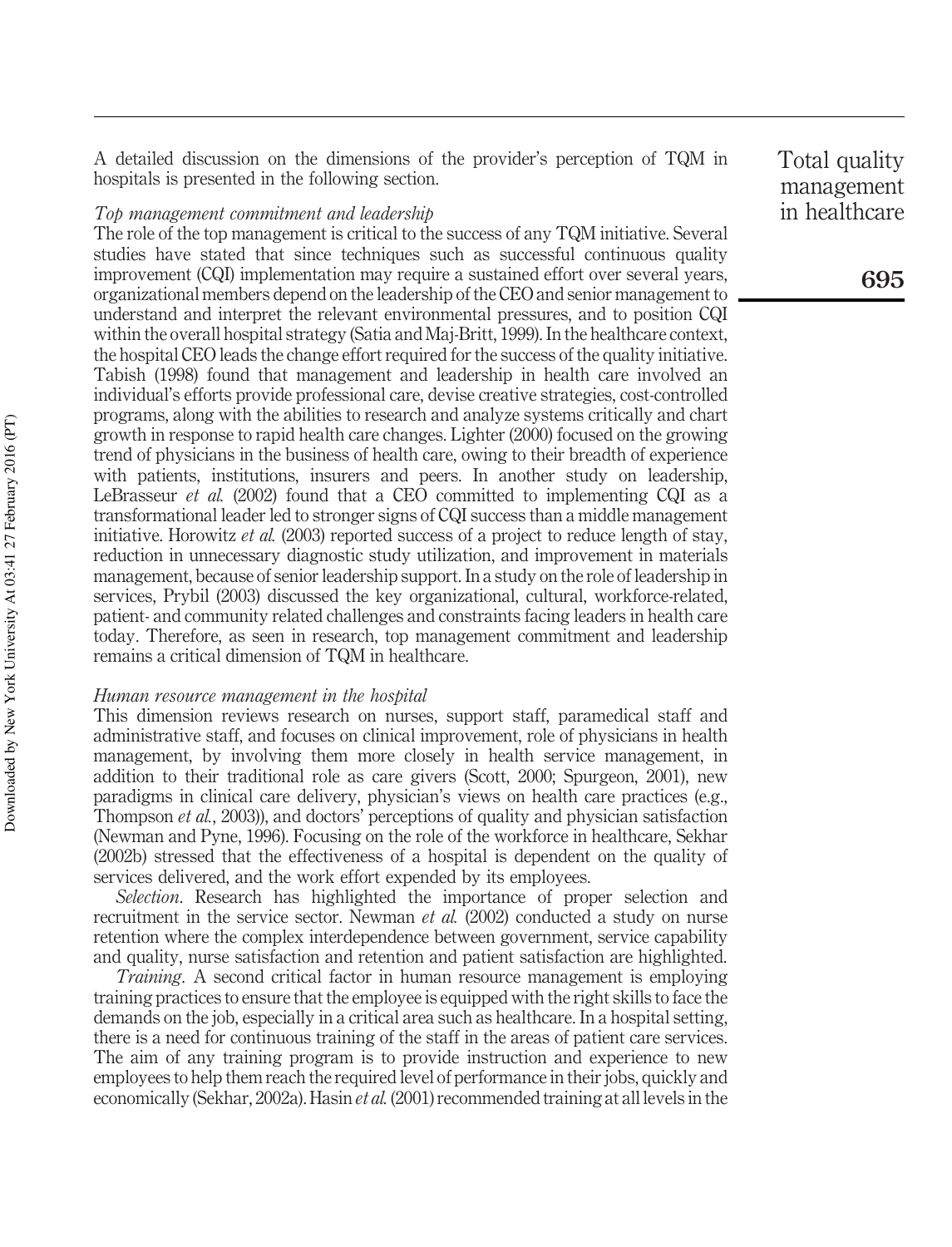healthcare organization as an important requirement to improve quality. For the existing staff, training will help develop capabilities to improve their performance in their present jobs, to learn new technologies or procedures and to prepare them to taken on increased and higher responsibilities in the future. In their study on nurses, Newman *et al.* (2002) found that in changes in nurse training, increased numbers of training places and funding of more posts as well as flexible and family friendly working practices are necessary to improve nurse retention and satisfaction.

*Employee involvement*. No quality program can succeed without the active involvement of all the employees concerned. Several studies have highlighted what exactly constitutes employee involvement in the quality initiative. Lord and Lawrence (2001) explained how employee involvement is reflected in organizations: when operators are responsible for detecting, recording and solving their own problems, usually in small groups. Bradley *et al.* (2003) identified factors related to management involvement in quality improvement efforts, such as, personal engagement of senior managers, management's relationship with clinical staff, to name a few. Therefore, employee involvement in the quality initiative is critical to the success of the TQM program.

#### *Process management*

This dimension assesses the processes undergone by the patients at different times of their stay in hospital. In a study on process management in healthcare, Leer *et al.* (1995) reported the development of an ISO based system in the radiotherapy department of a large hospital. In so, documenting the processes concerning a patient, from the moment he/she enters the department until the moment he/she will finish treatment, were written down in flowcharts. In a similar study, Rissanen (2000) noted that control of processes is a key element in the successful care of high quality, where the processes were determined as key activities or service groups. In another study on process management, Staines (2000) reported how a Swiss hospital steering committee grouped all the activities in the hospital into major processes (modules) and divided them into management, care (in the centre) and support activities. Over a year, the hospital concentrated on analyzing its processes.

The following sub section highlights some crucial process management dimensions in health-care quality.

*Ease of access to the hospital and admission process and procedures*. This dimension assesses the provider's perception of the ease of access, admission, stay, treatment and discharge procedures in the hospital, acceptance of emergency cases, reduction in unnecessary patient stays, waiting time, etc. Tabish (1998) emphasized the complex interplay between medical, paramedical and administrative staff in determination of admission and discharge policies of the hospital.

*Management of patients' records*. This dimension examines the way in which the patient records of their treatment and care are stored and their ease of retrieval in case of follow-up or for future patient visits. Edwards (2002) described a medical record as a compilation of pertinent facts about a patient's life and health history, including past and present illnesses and treatment given by health professionals contributing to the patient's care. Efficient management of patient records is important to ensure the follow up of cases and thus ensure proper delivery of medical care.

*Processes: clinical and administrative*. This dimension is related to the treatment procedures and practices to monitor maintain and improve patient care in the hospital,

BIJ 15,6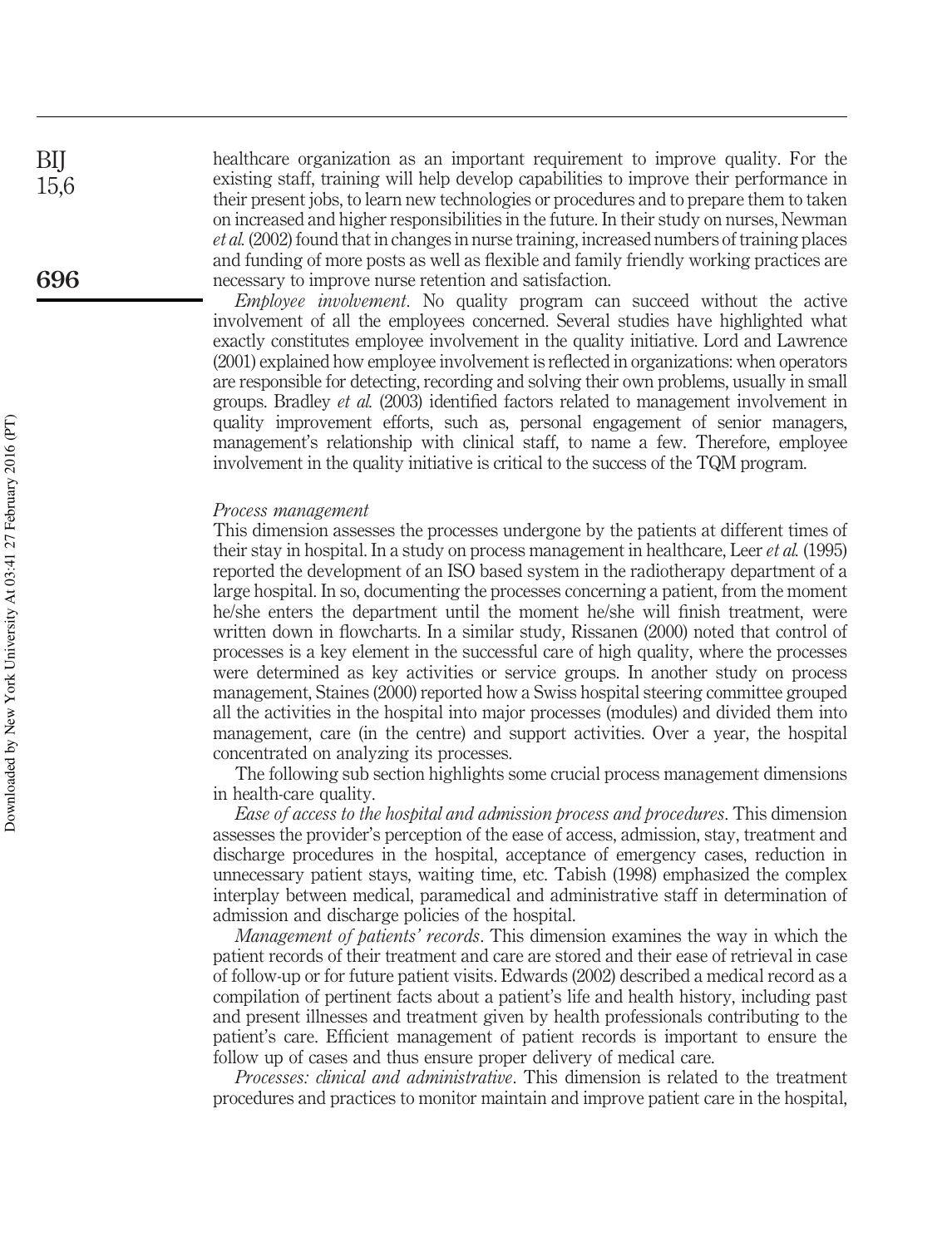such as case-conferences, etc. this process of examining clinical and administrative processes is called a clinical audit and is undertaken by hospitals to assess the quality of clinical and administrative services provided to the patient.

*Exit*. After treatment, when the patient is ready for discharge from hospital, there are discharge procedures to be completed by the patient and/or his/her family. The ease of discharge procedures and the advice given by the doctor in charge with regard to post-treatment care and follow-up have important implications for the recovery and management of the patient from the illness/injury. This dimension assesses the practices prevalent in the hospital with regard to post-discharge case management, handling patient complaints, etc.

*Clinical outcomes of medical care*. This dimension is an assessment of the clinical outcomes of medical care in terms of frequency of nosocomial (hospital-acquired) infections among patients, regular improvement of treatment quality based on treatment effectiveness and continuous appraisal to the patient with regard to the details of their treatment, possible complications, etc. Assessment of clinical outcomes of medical care is critical to ensure overall quality of care delivered to the patient.

#### *Hospital facilities*

The management and maintenance of hospital infrastructure and facilities keeping in mind the comfort and recovery of patients are explored in this dimension. Facilities such as blood bank, family welfare, dental technology, dietetics and therapeutics, drugs and pharmacy, electricity, transport, housekeeping, should be maintained to provide quality care to the patient.

#### *Patient focus*

As the primary recipient or end-user of the product or service, the customer's experiences with the quality of product or service becomes critical in evaluating the quality of delivery of the product or service. Therefore, examining the customer's viewpoint becomes essential. For the purpose of this study, the individual who seeks medical cure for an ailment or other injury, i.e. a patient, is considered as a customer of health care. It is important to make this distinction because customers have been distinguished as "external" and "internal" to the organization. An external customer (such as a patient) exists outside the organization and buys the organization's products or services. An internal customer is one who receives a product or service, and, in exchange, provides a product or service (Besterfield *et al.*, 2001).

It has been observed that the main difference between a customer of other kinds of services and the customer in health care is that the latter is under a great deal of either physical discomfort or emotional distress, or a combination of both. This is in contrast to the customers of other services, who do feel the need to avail of a service, yet they have a sense of well being and are free from the acute discomfort or distress characteristic of patients in a hospital. This distinction needs to be kept in mind when defining a patient-centered policy of health-care quality. Studies have consistently shown that the best results of clinical care, provider and patient satisfaction are obtained with a clear patient focus. In one such study, Martin (2001) developed consumer focused benchmarking criteria from consumers in healthcare, education and retail sectors, in order to examine their perception of service quality. She found that consumers could provide invaluable insights into development of competitive and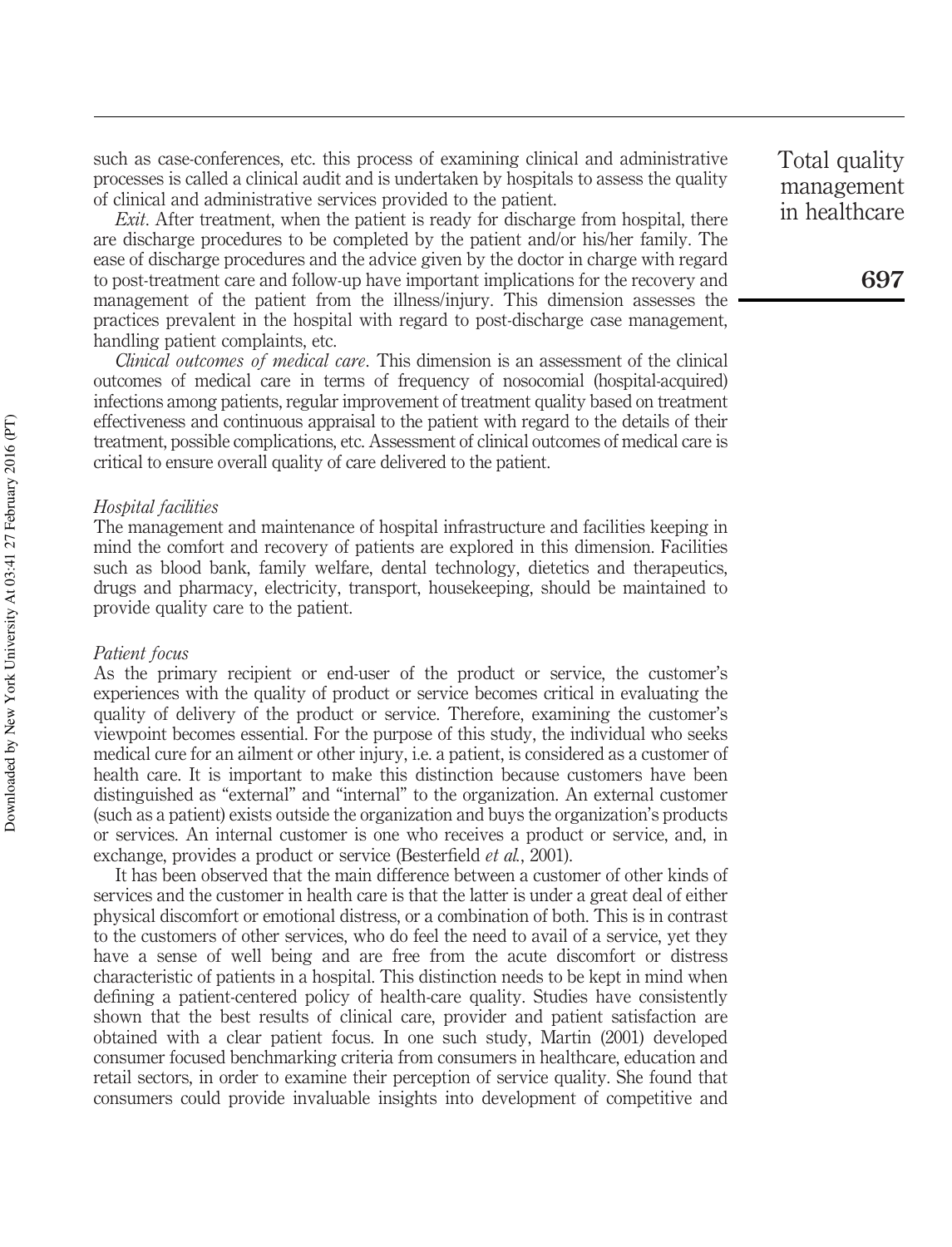generic benchmarking measures. Martin (2001) revealed that satisfied patients were those who have personal physicians and dentists who actively promoted their participation in their care, spent adequate time and were attentive to their needs. Thus, a clear patient focus is an important factor in determining patient satisfaction.

#### *Employee focus*

An important determinant of quality health care is the focus on the employee delivering the service. Several studies have focused on the different aspects of employee focus and satisfaction. In one study, Pestonjee and Mishra (1999) explained the difference in job satisfaction of senior and junior doctors as probably being due to the fact that senior doctors enjoyed greater authority, participation, satisfaction with reward and pay system and autonomy as compared to the junior doctors. In addition, junior doctors were prone to be blamed even for minor errors; they felt that the equipment they used was mostly outdated and lacked sophistication and that the support staff was indifferent to their needs. An important component of employee focus is providing employees constructive feedback about the quality of care delivered by them. Donabedian (2000) stated that clinical quality and performance should be systematically measured to provide feedback to the providers of care regarding their performance on the job. The study proposed a system of assessment that includes attributes, activities and achievements. Thus, a clear employee focus is an important dimension of healthcare quality.

#### *Measurement of hospital performance*

Measurement of quality of health care is done by a process called medical audit or clinical audit. Ovretveit (1993) described organization quality audit as an examination of an organization's arrangements to control and ensure the quality of its products or services. In this study, the author compared different auditing and award frameworks for service quality (namely, the BSI Quality Management System, the Malcolm Baldrige National Quality Award, European Foundation for Quality Management (EFQM) Award and the Brunel Strategy for Organization of Services (SOS) Model), from the viewpoint of the purchaser. Other models such as the SERVQUAL instrument (Parasuraman *et al.*, 1985), the ISO 9000 model, the Malcolm Baldrige National Quality Award (MBNQA) and the European Foundation for Quality Management (EFQM) are used by health care units as a means of measuring hospital performance. A comparison of the existing frameworks with that of the present study is presented later in this study.

In a related study, Samson and Terziovski (1999) demonstrated how three of the elements of TQM (leadership, people management and customer focus) had a significantly positive effect on operational performance. Bhat *et al.* (2001) found grant-in-aid hospitals to be relatively more efficient than the public hospitals. In this study, the management and administration of the hospital was found to have a significant impact on the performance of the hospital. Eggli and Halfon (2003) proposed a rigorous and simple model specific to hospitals, based on four entities (patients, activities, resources and effects) and six levels in order to measure the development of quality management systems. Gibbons and Dhariwal (2003) highlighted the importance of good audit practices, which can be attained through leadership, organization, guidelines and individual motivation.

Therefore, an important factor in evaluating healthcare quality is assessment of hospital performance. Price (2005) examined measurement of performance outcomes in

BIJ 15,6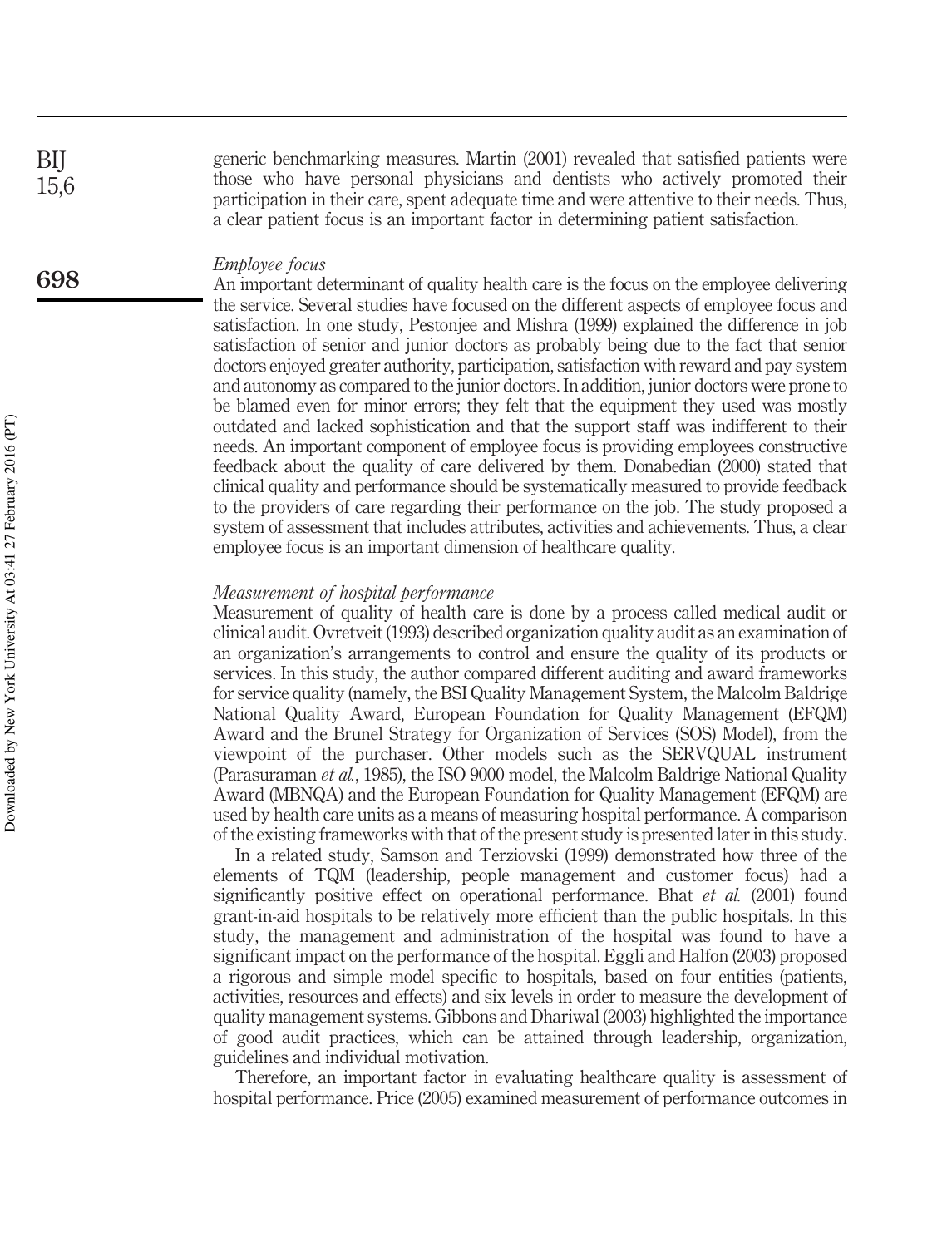a laboratory medicine and demonstrated how benchmarking in laboratory medicine is isolated from its clinical setting, and are concerned mainly with the process (efficiency and productivity) of laboratory medicine, rather than a focus on care of patients (outcome and value). Thus, the need for a more integrated approach to benchmarking of performance effectiveness of laboratory medicine is highlighted in this study.

## *Hospital information system*

A key component of quality in any organization, particularly in a hospital, is its information system. Indian health care is possibly affected by a lack of standardization and accreditation, highlighting the need for information management expertise. The patient record storage and retrieval system in different hospitals is greatly enhanced by the use of HIS, which enable the efficient storage, and retrieval of patient data. Such technology will facilitate the hospital's ability to respond quickly to rapid and often unexpected changes in patient needs. In one such study by Azim *et al.* (1999), a card-based information system assisted service providers in following assessment protocols according to the standards set by the organization. Rao (2002b) emphasized that the primary objective of a HIS should be cost-effective, leading to an enhanced quality of patient care. However, present HIS have several gaps, such as those between billing and patient care, main hospital and satellite or diagnostic centre, gap between doctors and software developers. Rao (2002b) predicted that the future of HIS would be in telemedicine, medical records, smart cards, digital libraries and multimedia. Prasad and Tata (2006) in a recent study offered a prescriptive framework to benchmark information services around the world. The framework thus developed helps to benchmark countries relative to different information services in the context of their development and culture.

#### *Errors, safety and risk management*

One critical component of quality health care provided is the safety and risk management procedures that the hospital has in place in order to ensure correct and risk-free treatment procedures for the patient. In this context, it is useful to define a medical error. The Institute of Medicine (IOM) (1999) defined a medical error to be "the failure of a planned action to be completed as intended (that is, an error of execution) or the use of a wrong plan to achieve an aim (that is, an error of planning). The errors were classified into three categories: *under use overuse* and *misuse* McFadden *et al.* (2004) discussed the sources of medical errors and adverse events, critical factors for reducing the occurrence or impact of medical errors, barriers to implementation of error management systems and proposed a model, called the PROCESS framework, for reducing errors in hospitals. Risk management develops a system to identify clinical areas of risk, establishing means to monitor patient care, including evaluation care as indicated and taking action to improve care (Tabish, 2001).

#### *Service culture*

The concept of service culture has been widely researched and remains one of the most important factors in organizational behavior literature. In one study, Yoon *et al.* (2001) examined work climate variables and their impact on service quality and showed that both climate variables contribute directly to job satisfaction and work effort, and indirectly impact on customers' perception of employee service quality. Thus, a service-oriented culture is likely to contribute to better healthcare service delivery.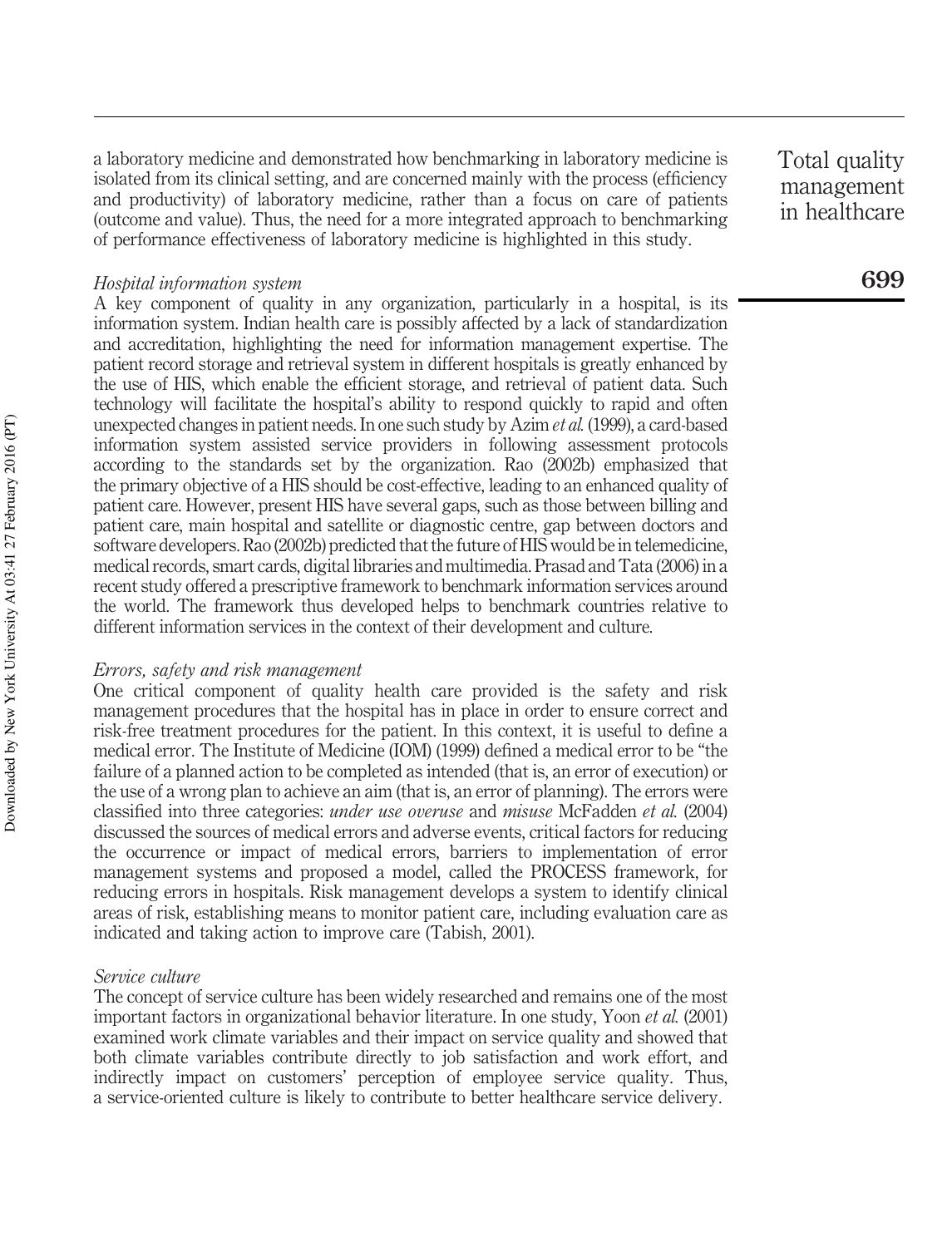#### *Continuous improvement*

Continuous improvement (CI) is the use of incremental and breakthrough quality management techniques to constantly improve processes, products, or services provided to internal and external customers and thus achieve higher levels of customer satisfaction. McLaughlin and Kaluzny (1999) discussed CQI in terms of focusing on clinical performance improvement, specifically, evidence-based medicine, case management, disease management and patient-centered care.

Measurement of the quality of care requires continuous assessment of the factors that contribute to a favorable outcome of patient care such as service providers, the environment of health care delivery, organization and management, human resource development and management, policies and procedure, facilities and equipment and quality improvement activities of an organization. In one such study, Hasin *et al.* (2001) found that continuous improvement of TQM was very helpful in increasing competitiveness in hospitals and many other health care organizations. Samuel *et al.* (2000) studied the improvement in quality of the Family Planning and Health Services provided by the State in India, by regularly monitoring and measuring them. This strategy was found to lead to some improvements in quality of care delivered.

#### *Benchmarking*

Benchmarking is an important concept in TQM. Besterfield *et al.* (2001) explained benchmarking to be a systematic method by which organizations can measure themselves against best industry practices. Benchmarking provides an organized framework through which organizations learn how the "best in class" do things, understand how these best practices differ from their own, and implement change to close the gap. The Malcolm Baldrige National Quality Award similarly requires that the applicants benchmark external organizations. Dattakumar and Jagadeesh (2003) stated that there has been a proliferation of literature on the topic of benchmarking in the last 15 years, indicating the growth and maturity in the application of benchmarking as a technique. Yasin (2002) reviewed the literature related to benchmarking practices and theory in health care and found that the earlier stages of benchmarking developments stressed a process and/or activity orientation. Recently, however, the scope of benchmarking appears to have expanded to include strategies and systems. Northcott and Llewellyn (2005) identified a gap in between policy and implementation of benchmarking in healthcare in UK: while the stated objective of benchmarking is sharing of best practices, the operationalization of benchmarking is in the form of league tables and standardized benchmarks for performance, thus indicating a gap between policy and practice.

#### *Union intervention*

Union-management relations have important implications for delivery of service. In a study on unions, Sekhar (2002b) explained how the existence of unions is likely to create inter-union rivalry, vested interests, productivity decline, services coming to a standstill and poor image. Focusing on the positive outcome of unions, Wagar and Rondeau (2002) concluded that labour-management cooperation is essential if health care organizations are to achieve their valued performance objectives. This study examined the impact of labour-management forums and labour climate on employee and organizational outcomes and found that the greater use of LMCs (labor-management committees) was associated with a positive change in workplace performance.

BIJ 15,6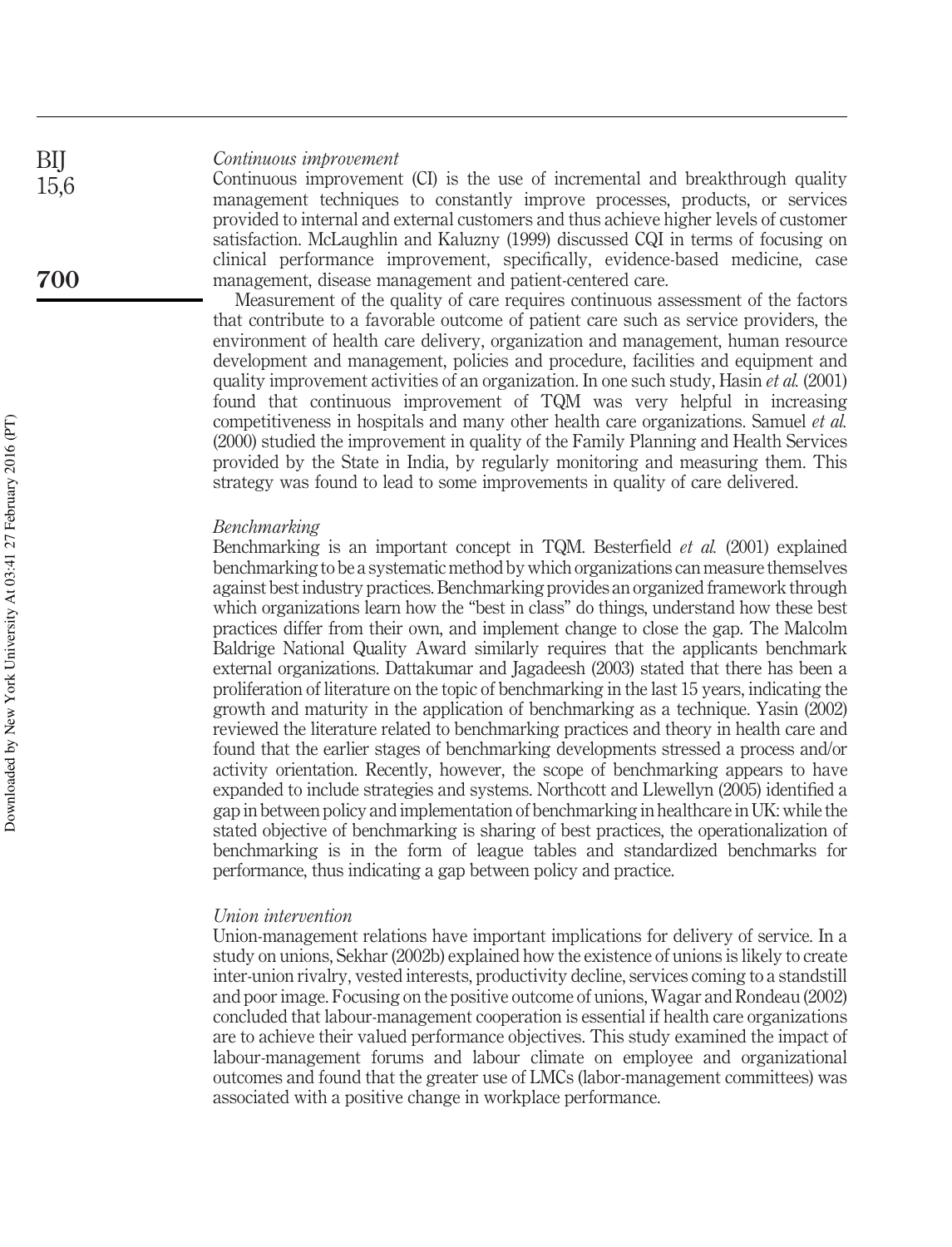#### *Governance and social responsibility*

Any organization needs to incorporate "service to society" in its long-term strategic objectives. It is imperative for an organization to keep in mind the welfare of the society as a whole while designing its quality policy. No organization can be said to have succeeded in its mission truly, unless it is able to contribute significantly to the well being of the people whom it is meant to serve. Values of governance, social responsibility and ethics are relevant to healthcare in a critical manner. Casarett and Abrahm (1999) discussed how physicians have always had some obligation to society, and they have always been asked to balance this obligation against an obligation to the patient. A healthcare organization that incorporates values of governance and social responsibility is able to offer better quality of care to individuals, in an ethical manner, thus serving society as a whole. On the basis of discussions and literature review presented in respect of each of the 14 TQM dimensions presented above, Table I offers a compilation of explanation of each dimension.

# Empirical validation of the dimensions of provider-perceived TQM in hospitals

#### *Methodology*

In order to study the providers' perception with regard to their views on what constitutes quality in health care, a comprehensive survey of theoretical, practitioner and empirical research in this area has been done. The literature review has revealed key constructs of quality in health care as viewed by the providers of care, namely the doctors, nurses, paramedical and support staff of a hospital. On the basis of the identification of critical factors of health-care quality, a questionnaire is framed to bring out the key operating elements of TQM in health care. This questionnaire has been administered to a small sample of respondents involved in healthcare management, who have tested the questionnaire for its validity. Based on the responses obtained from the pilot survey, changes have been made to the questionnaire, as considered appropriate, and the final questionnaire has been framed. The complete questionnaire with the 107 items is presented in the Appendix.

The dimensions presented in the Appendix have been jumbled and administered to the respondents in government and private hospitals located in major cities in the states of Tamil Nadu and Gujarat in India. The states have been chosen for the sake of operational ease and viability, from the standpoint of the researcher. The respondents included medical, nursing, and paramedical and support staff of the hospitals surveyed. A total of 100 responses have been obtained after sending out 300 questionnaires to different hospitals across India. This yielded a response rate of 33 percent. The questionnaires have been sent to more than one person in a hospital to get a more comprehensive perspective of quality practices in the hospital. Questionnaires have also been sent out by post to a few of the hospitals, specially those located in areas distant from the capital cities of Tamil Nadu and Gujarat, which would have been otherwise been time consuming for the researcher for data collection. Adequate care has been taken to represent different specialties of the medical profession within the sample. A few specialty hospitals have also been covered as part of the sample; however, their number is inadequate to conduct a separate analysis for this particular class of hospitals. On the whole, tertiary care hospitals have been covered as part of the sample, and those hospitals with 50 beds and above have been chosen to be part of the study. The number of beds (i.e. 50) as cut-off has enabled the study of different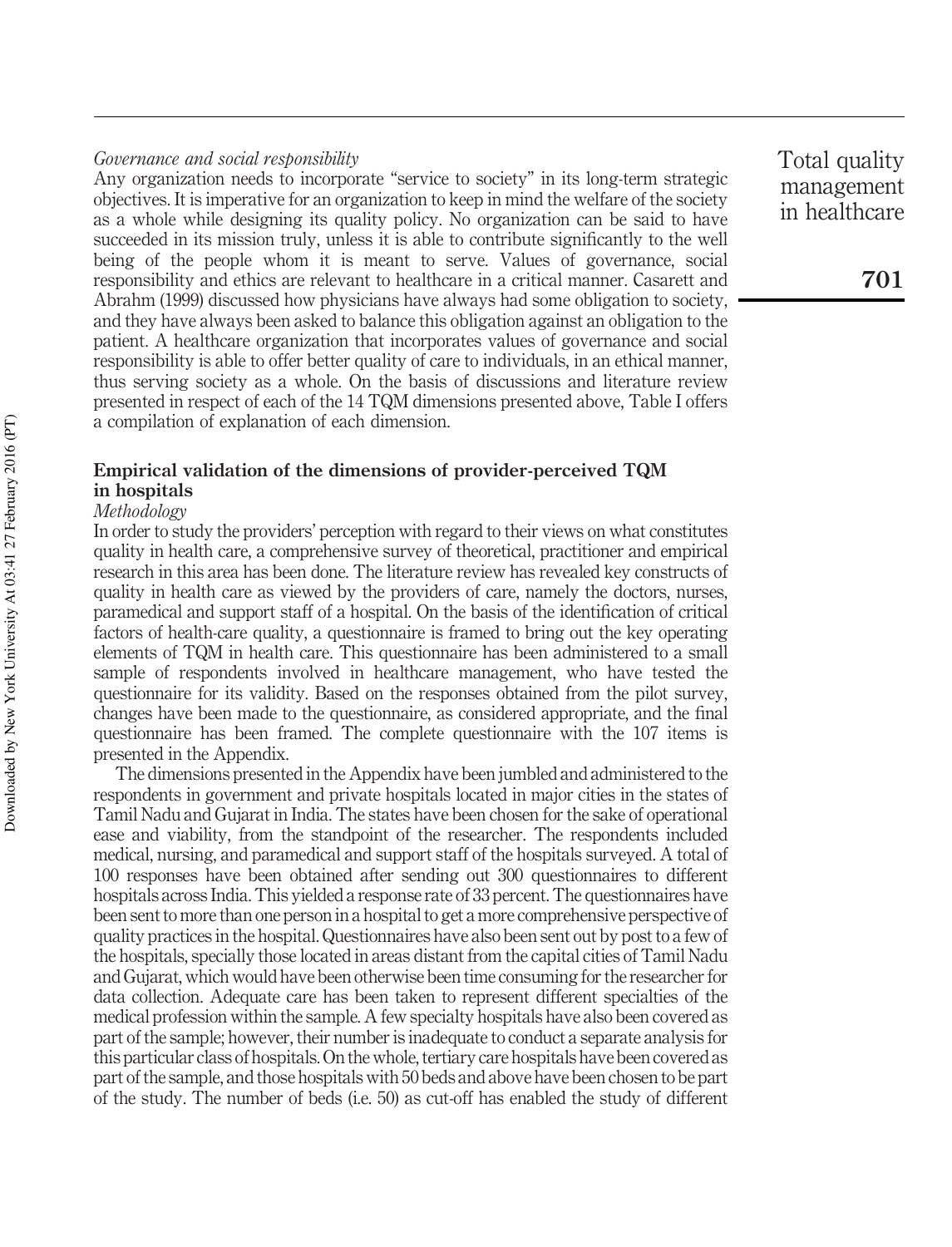| BIJ                                                                          |                                              |                                                                                                                                                                                                                                                                                                                                                                                                                                                                                |
|------------------------------------------------------------------------------|----------------------------------------------|--------------------------------------------------------------------------------------------------------------------------------------------------------------------------------------------------------------------------------------------------------------------------------------------------------------------------------------------------------------------------------------------------------------------------------------------------------------------------------|
| 15,6                                                                         | Dimension                                    | Explanation                                                                                                                                                                                                                                                                                                                                                                                                                                                                    |
|                                                                              | Top management commitment<br>and leadership  | The role of the top management in spearheading the quality<br>initiative in the hospital is of critical importance to the success<br>of the quality program in the hospital                                                                                                                                                                                                                                                                                                    |
| 702                                                                          | Human resource management<br>in the hospital | This dimension incorporates human Resource Management<br>processes such as selection/recruitment, training and employee<br>involvement in the implementation of TQS constructs in an<br>organization                                                                                                                                                                                                                                                                           |
|                                                                              | Process management                           | Process Management in the context of health care refers to the<br>medical care and administrative processes that the patient<br>needs to undergo as part of his experience with medical care at<br>a particular hospital. Thus, this dimension measures the<br>different aspects of process management in terms of admission<br>procedures, administrative services, administrative and clinical<br>services, discharge processes and the clinical outcomes of<br>medical care |
|                                                                              | Hospital facilities                          | This dimension assesses the management perception of quality<br>of the infrastructure provided in the hospital, in terms of blood<br>bank, pharmacy, X-ray, CT scans, ambulance services, etc.                                                                                                                                                                                                                                                                                 |
|                                                                              | Patient focus                                | Since the focus of health care is ultimately the patient, it is of<br>critical importance that the hospital has patient welfare at the<br><i>centre</i> of its vision, mission and objectives. A hospital with its<br>focus as patient welfare would implement a feedback<br>mechanism have reasonable cost of medical care, and offer<br>patient counseling services by the doctors and support staff for<br>patient well-being and satisfaction                              |
|                                                                              | Employee focus                               | In order to deliver high quality patient care, it is vital that the<br>hospital has a clear focus on the welfare of its doctors, nurses,<br>paramedical, support staff and administrative employees. For<br>this purpose an employee grievance redressal system, regular<br>and systematic measurement of employee satisfaction and a<br>well-defined financial reward system are some of the measures<br>that are used by organizations                                       |
|                                                                              | Measurement of hospital<br>performance       | In order to monitor the performance of any organization, it is<br>important that the management collects certain critical<br>measures of performance such as data related to birth and<br>death rates, treatment failures, patient admissions and<br>discharges, surgeries done, medical cases handled, bed<br>occupancy rates, financial statistics, patient satisfaction and<br>measures of the hospital's recognition in society                                            |
|                                                                              | Hospital information<br>system               | This dimension measures the extent of efficiency of the<br>computer system staff of the hospital in analysis of data<br>relating to the patients, as well as the hospital administration<br>and clinical and non-clinical staff of the hospital                                                                                                                                                                                                                                |
|                                                                              | Error management                             | This dimension measures the attitude and perception of the<br>hospital management towards managing risk and errors in<br>medical care. The different types of errors and error reporting<br>systems are assessed in this dimension                                                                                                                                                                                                                                             |
| Table I.<br>Critical dimensions<br>of provider-perceived<br>TQM in hospitals | Service culture                              | In this dimension the perception of an attitude of concern and<br>care shown by the clinical and non-clinical staff of the hospital<br>towards patients is assessed<br>(continued)                                                                                                                                                                                                                                                                                             |
|                                                                              |                                              |                                                                                                                                                                                                                                                                                                                                                                                                                                                                                |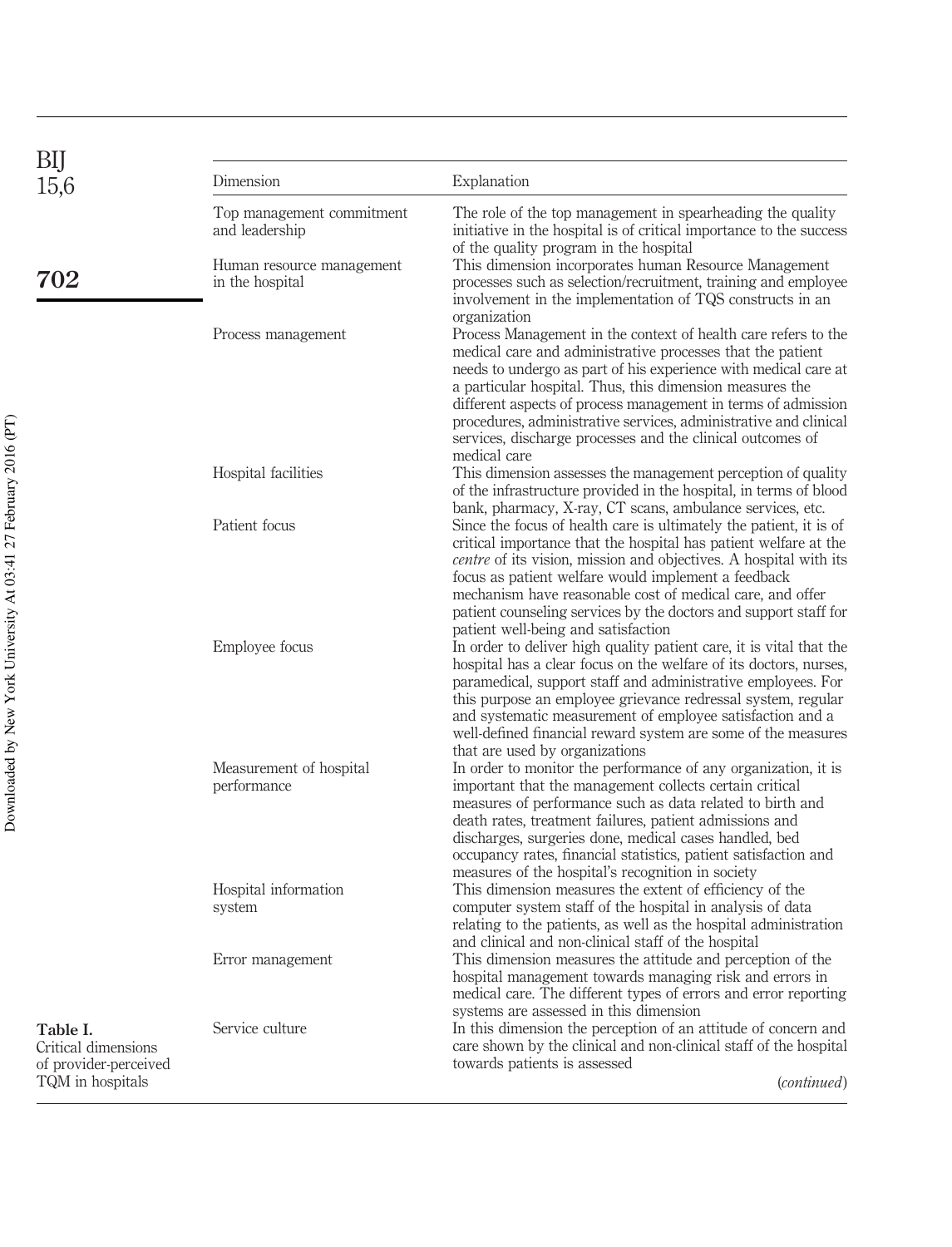| Dimension                               | Explanation                                                                                                                                                                                                                                                                                                                                                                | Total quality               |
|-----------------------------------------|----------------------------------------------------------------------------------------------------------------------------------------------------------------------------------------------------------------------------------------------------------------------------------------------------------------------------------------------------------------------------|-----------------------------|
| Continuous improvement                  | Continuous improvement in every facet of the organization is<br>the only way to leading it to higher levels of productivity. It is<br>the process of continuous improvement in small increments                                                                                                                                                                            | management<br>in healthcare |
|                                         | that make the process more efficient, effective, controlled and<br>adaptable. CI focuses on simplification by breaking down<br>complex processes into their sub-processes and improving<br>them                                                                                                                                                                            | 703                         |
| Benchmarking                            | Benchmarking involves examining those firms that are best at<br>performing a certain process or group of processes, studying<br>that process or group of processes, and then transplanting the<br>methods into one's own organization. Using benchmarking, a<br>company which is exceptional in a particular field is selected<br>and used for measuring one's performance |                             |
| Union influence                         | In many organizations, unions play a key role in the functioning<br>of the organization. In hospitals, the role of the employee union<br>and the doctor's unions are examined with respect to the role<br>they play in recruitment and selection, improvement in patient<br>focus, human resource policies and overall functioning of the<br>hospital                      |                             |
| Governance and social<br>responsibility | This dimension assesses the extent to which the hospital shows<br>social and ethical concern to the needs of its patients. This can<br>be viewed in different ways, for example, in terms of the<br>hospital providing free or subsidized ambulance or medical                                                                                                             |                             |
|                                         | services to the poor, proper waste management, maintaining<br>confidentiality of patient records, etc.                                                                                                                                                                                                                                                                     | Table I.                    |

aspects of the hospital set up, which would have not been possible if smaller hospitals had been included in the sample. For example, the study of functioning medical equipment to cater to different medical needs of the incoming patients may not be possible in a smaller hospital. The questionnaire is a seven point Likert scale (from 1 indicating very low, to 7 indicating very high).

# *Tests of scale refinement and validation of the dimensions of provider-perceived TQM in hospitals*

Malhotra (2004) explained that the process of scale development begins with an underlying theory of the construct being measured. A theory is necessary not only for constructing the scale, but also for interpreting the resulting scores. This has been achieved in the present study through an extensive review of literature on TQM to identify the critical dimensions of TQM in the health-care sector (Section 2). The next step is generating an initial pool of representative scale items to measure each factor of TQM in health care. This is done based on theory, analysis of secondary data and qualitative research. From this pool, a reduced set of potential scale items is generated by the judgment of the researcher and other experts in the field (testing for content validity). The scale thus obtained is evaluated for its reliability and validity by collecting more data from a large sample. The collected data is tested for its underlying dimensions using either exploratory or confirmatory factor analysis. On the basis of these assessments, a final set of scale items is selected. In order to measure the unidimensionality of the given instrument, the following hypothesis has been proposed: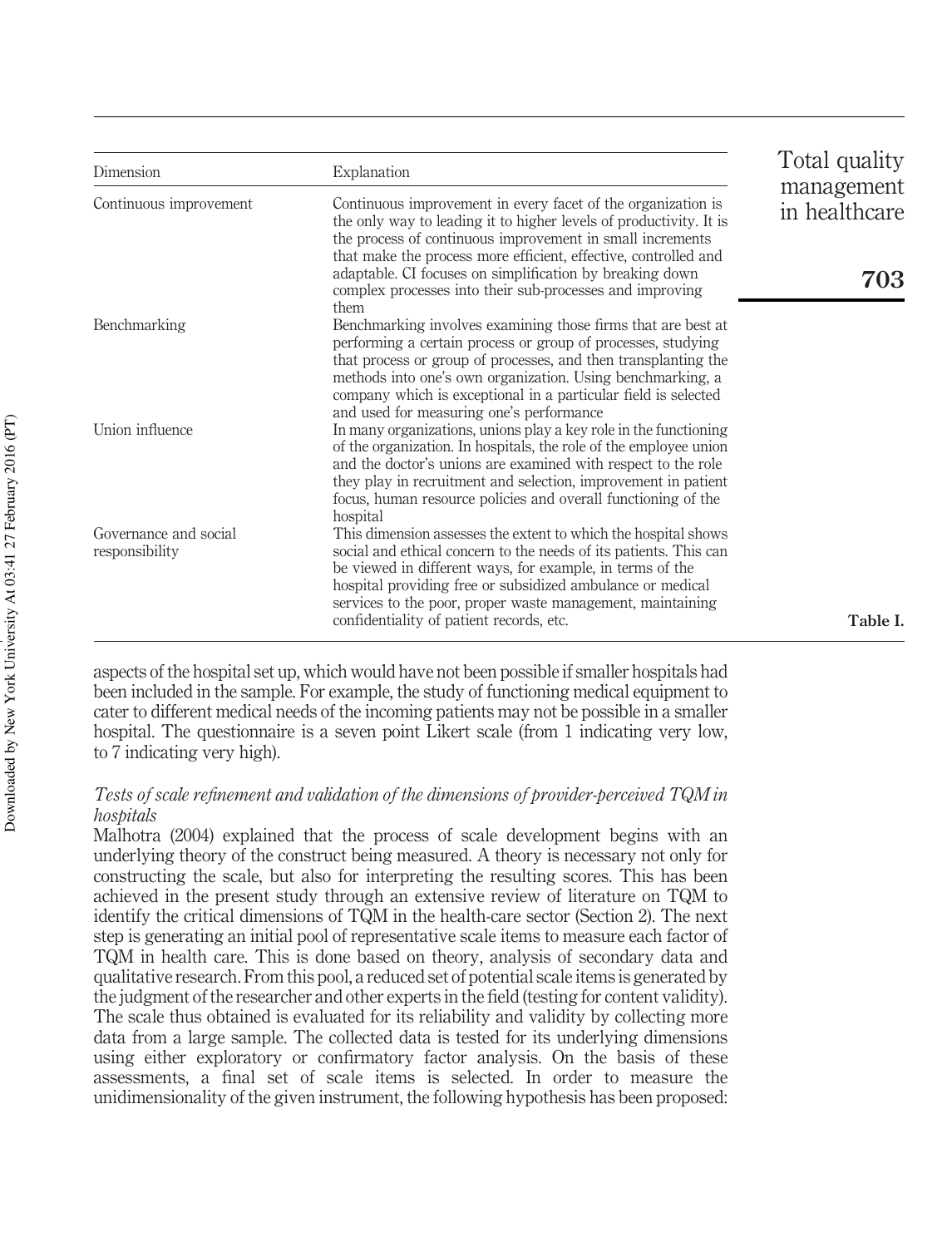*H1.* Provider-perceived TQM in hospitals is a 14-dimension structure consisting of the above-mentioned 14 dimensions.

Moreover, multi-item scale should be evaluated for reliability, validity and generalizability. Approaches to assessing reliability include test-retest reliability, alternative-forms reliability and internal consistency reliability. Validity can be assessed by examining content validity, criterion validity and construct validity.

*Reliability*. Reliability refers to the extent to which a variable or a set of variables is consistent in what it is intended to measure. If multiple measurements are taken, the reliable measures will all be very consistent in their values. In other words, if the same measure is taken repeatedly, more reliable measures will show greater consistency than less reliable measures. The rationale for internal consistency is that the individual items or indicators of the scale should all be measuring the same construct and thus be highly intercorrelated.

The Cronbach's alpha measure is a widely used reliability coefficient that assesses the internal consistency of the entire scale. It is the average of all possible split-half coefficients resulting from different ways of splitting the scale items. This coefficient varies from 0 to 1. It is appropriate to use internal consistency reliability for each dimension if several items are used to measure each dimension (Malhotra, 2004). In the present study, TQM in health care is measured using different dimensions of TQM, each of which is measured by several items, and hence computing the Cronbach's alpha or the coefficient alpha to measure the internal consistency of each dimension is justified. The generally agreed-upon lower limit for Cronbach's alpha is 0.70 (Hair *et al.*, 1998). Table II shows the Cronbach's alpha values for each of the 14 provider-perceived TQM dimensions in hospitals. All the values are 0.75 and above, indicating a strong reliability of the questionnaire.

| Dimension                                 | Bentler-Bonnet<br>fit index<br>$(\Delta)^a$ | Comparative<br>fit index<br>$(CFD^b)$ | Cronbach's<br>$\alpha^{\rm c}$ |
|-------------------------------------------|---------------------------------------------|---------------------------------------|--------------------------------|
| Top management commitment and leadership  | 0.934                                       | 0.992                                 | 0.921                          |
| Human resource management in the hospital | 0.915                                       | 0.956                                 | 0.881                          |
| Process management                        | 0.921                                       | 0.954                                 | 0.782                          |
| Hospital facilities and infrastructure    | 0.980                                       | 0.985                                 | 0.816                          |
| Patient focus                             | 0.909                                       | 0.943                                 | 0.832                          |
| Employee focus                            | 0.913                                       | 0.944                                 | 0.864                          |
| Measurement of hospital performance       | 0.986                                       | 0.904                                 | 0.857                          |
| Hospital information system               | 0.901                                       | 0.916                                 | 0.875                          |
| Errors, safety and risk management        | 0.992                                       | 0.982                                 | 0.761                          |
| Service culture                           | 0.922                                       | 0.940                                 | 0.854                          |
| Continuous improvement                    | 0.970                                       | 0.990                                 | 0.863                          |
| Benchmarking                              | 0.930                                       | 0.963                                 | 0.947                          |
| Union influence                           | 0.919                                       | 0.970                                 | 0.751                          |
| Governance and social responsibility      | 0.921                                       | 0.960                                 | 0.779                          |
|                                           |                                             |                                       |                                |

Unidimensionality, reliability and converge validity for the 14 dimensions of provider-perceived TQM in hospitals

Table II.

Notes: <sup>a</sup>Bentler Bonnet Fit Index of 0.90 and above shows strong scale convergent validity. <sup>b</sup>Comparative Fit Index of 0.90 and above shows strong scale unidimensionality.  $c_{\alpha}$  value of 0.70 and above shows strong scale reliability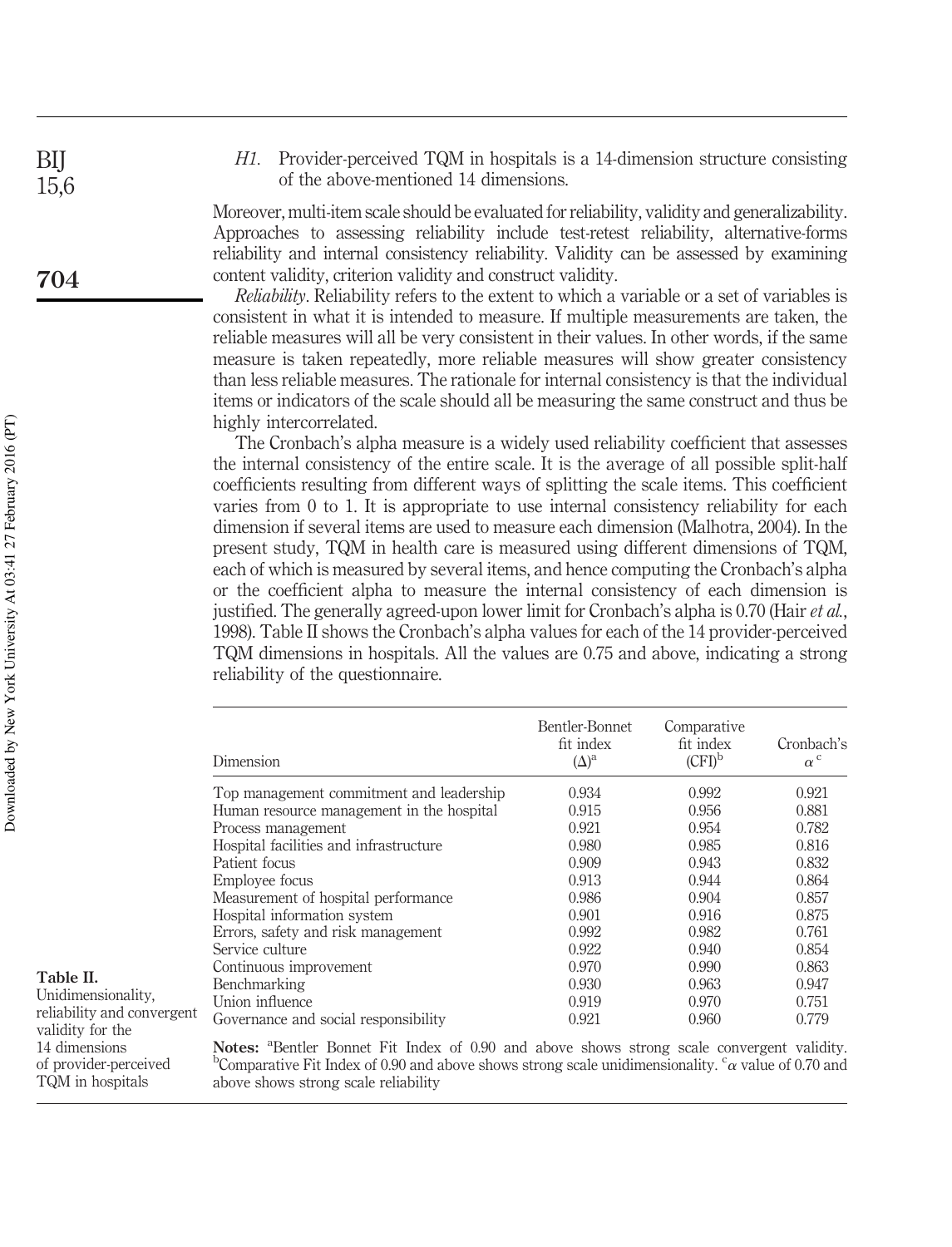*Validity*. Malhotra (2004) defined the validity of a scale as the extent to which differences in observed scale scores reflect true differences among objects on the characteristic being measured, rather than systematic or random error. In other words, validity refers to the degree to which a scale measures what it purports to measure. Different forms of validity testing are available to ensure that the instrument actually measures what it purports to measure.

*Content validity*. Content validity subjectively assesses the correspondence between the individual items and the concept through ratings by expert judges, pretests with multiple subpopulations, or other means. This form of validity is also called face validity (Malhotra, 2004, and Hair *et al.*, 1998). The content validity of the questionnaire used in the present study has been ascertained through a pilot survey among doctors and health administrators, who have offered their views and suggestions with regard to the content of each of the dimensions included in the questionnaire. Changes based on their feedback have been made, as appropriate.

*Convergent validity*. Convergent validity assesses the degree to which two measures of the same concept are correlated. Here, the researcher may look for alternative measures of a concept and then correlate them with the summated scale. High correlations here indicate that the scale is measuring its intended concept. Thus, convergent validity confirms that the scale is correlated with other known measures of the concept (Hair *et al.*, 1998). The Bentler-Bonett coefficient is used widely as a popular measure of convergent validity (Bentler and Bonett, 1980; Bentler, 1995). In this study, the Bentler-Bonett indices are computed for each of the 14 dimensions of provider-perceived TQM in hospitals, and it is found that they are 0.90 and above, indicating a strong convergent validity of the questionnaire (Bentler and Bonett, 1980). The BFI indices for the 14 dimensions of provider-perceived TQM in hospitals are shown in Table II.

*Criterion validity*. Criterion validity reflects whether a scale performs as expected in relation to other variables selected as meaningful criteria (criterion variables) (Malhotra, 2004). One form of criterion validity is concurrent validity. While assessing concurrent validity, the data on the scale being evaluated and on the criterion variables are collected at the same time. The present questionnaire is assessed for concurrent validity, by using an approach similar to the one used by Saraph *et al.* (1989). In the current study, Patient Focus and Employee Focus are chosen as the outcomes of TQS implementation in health care. A multiple correlation is carried out among all the constructs and it is seen that all the dimensions have significant positive correlations with the two criteria chosen, namely, patient focus and employee focus (Table III). All the bivariate correlations of the dimensions with the criteria chosen are significant at the 0.01 level. Thus, the concurrent validity, and consequently the criterion validity of the questionnaire, is established.

*Unidimensionality*. An underlying assumption and essential requirement for creating a summated scale is that the items are unidimensional, meaning that they are strongly associated with each other and represent a single concept. Factor analysis plays a pivotal role in making an empirical assessment of the dimensionality of a set of items by determining the number of factors and the loadings of each variable on the factor(s). The test of unidimensionality is that each summated scale should consist of items loading highly on a single factor. The researcher can assess unidimensionality either with exploratory factor analysis or confirmatory factor analysis (Hair *et al.*, 1998). Exploratory factor analysis (EFA) seeks to uncover the underlying structure of a relatively large set of variables. A general assumption of a researcher is that any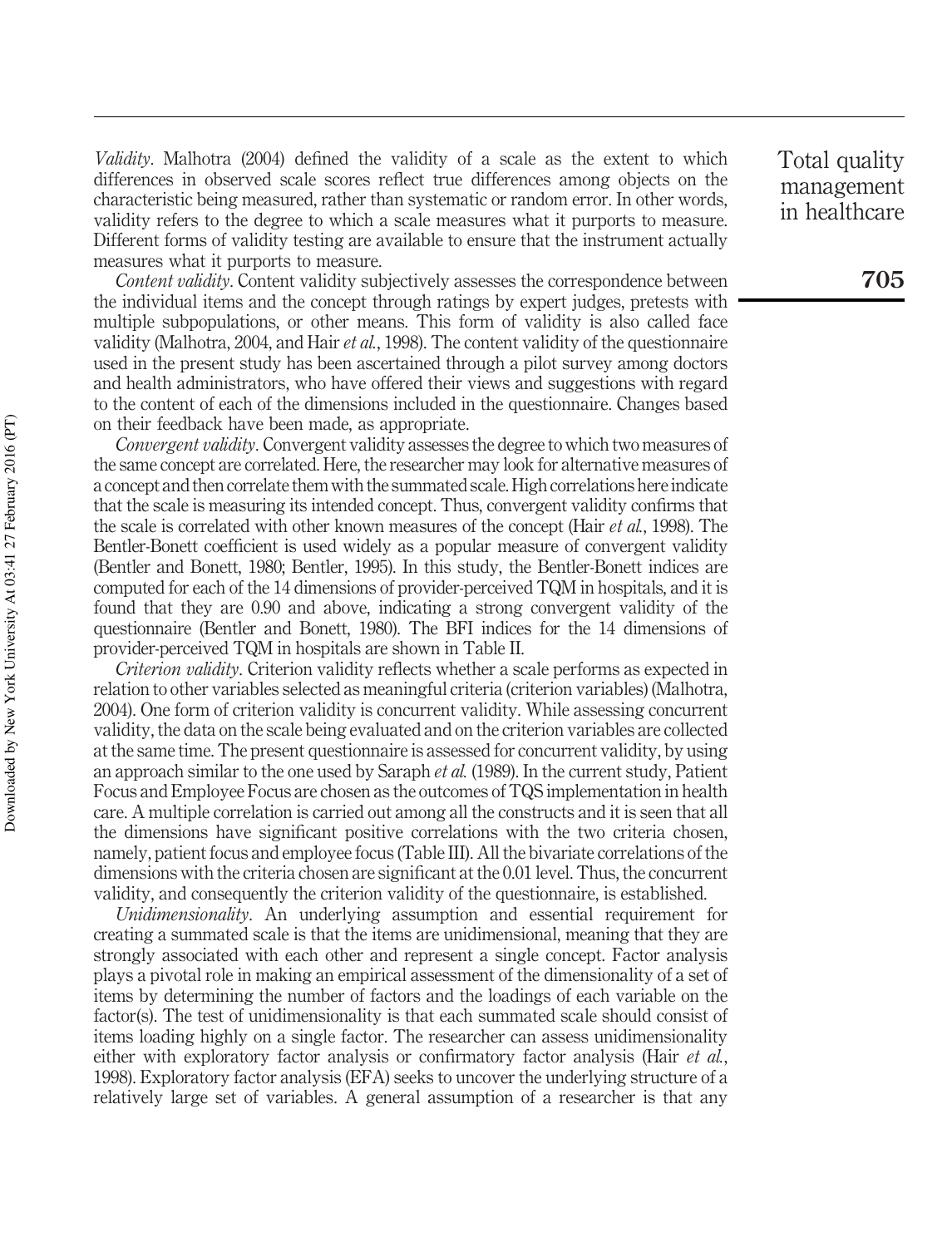| BIJ<br>15,6                                                               | GS         | $1.00$                                                                                                                                                                                                                                                                                                                                                                                                                                                                                                                                                                                                                                                                                                                                  |
|---------------------------------------------------------------------------|------------|-----------------------------------------------------------------------------------------------------------------------------------------------------------------------------------------------------------------------------------------------------------------------------------------------------------------------------------------------------------------------------------------------------------------------------------------------------------------------------------------------------------------------------------------------------------------------------------------------------------------------------------------------------------------------------------------------------------------------------------------|
|                                                                           | $\Box$     | 0.160<br>$1.00\,$                                                                                                                                                                                                                                                                                                                                                                                                                                                                                                                                                                                                                                                                                                                       |
| 706                                                                       | BM         | $\frac{0.256}{0.700}$ **<br>1.00                                                                                                                                                                                                                                                                                                                                                                                                                                                                                                                                                                                                                                                                                                        |
|                                                                           | đ          | $0.715***$<br>$0.321***$<br>$0.741***$<br>$1.00\,$                                                                                                                                                                                                                                                                                                                                                                                                                                                                                                                                                                                                                                                                                      |
|                                                                           | SC         | $0.781***$<br>$0.725***$<br>$0.347***$<br>$0.781**$<br>1.00                                                                                                                                                                                                                                                                                                                                                                                                                                                                                                                                                                                                                                                                             |
|                                                                           | EM         | $0.659**$<br>$0.576**$<br>$0.631***$<br>$0.284***$<br>$0.680**$<br>$1.00\,$                                                                                                                                                                                                                                                                                                                                                                                                                                                                                                                                                                                                                                                             |
|                                                                           | ЯH         | $0.690**$<br>$0.740**$<br>$\begin{array}{l} 0.728** \ 0.338** \ 0.338*** \ 0.666** \end{array}$<br>$0.490***$<br>1.00                                                                                                                                                                                                                                                                                                                                                                                                                                                                                                                                                                                                                   |
|                                                                           | HIM        | $0.777$ **<br>$0.863**$<br>$0.790***$<br>$0.617$ $^{\ast\ast}$<br>$0.765***$<br>$0.359***$<br>$0.771**$<br>00.1                                                                                                                                                                                                                                                                                                                                                                                                                                                                                                                                                                                                                         |
|                                                                           | 臣          | $0.713**$<br>$0.775$ * *<br>$0.766$ * *<br>$0.694$ **<br>$0.706$ * *<br>$0.550$ * *<br>⋇<br>⋇<br>$0.639**$<br>$0.517$ *<br>1.00                                                                                                                                                                                                                                                                                                                                                                                                                                                                                                                                                                                                         |
|                                                                           | Ě          | $0.689$ **<br>$0.815$ **<br>$0.774$ **<br>$0.567$ **<br>$0.776$ **<br>$0.832***$<br>$0.729$ **<br>$0.267$ **<br>$0.748$ **<br>1.00                                                                                                                                                                                                                                                                                                                                                                                                                                                                                                                                                                                                      |
|                                                                           | 臣          | $0.809$ * *<br>$0.675$ * *<br>$0.744***$<br>$0.747***$<br>$0.517***$<br>$0.701$ $^{\ast\ast}$<br>$0.788***$<br>$0.625***$<br>$0.341***$<br>$0.706***$<br>1.00                                                                                                                                                                                                                                                                                                                                                                                                                                                                                                                                                                           |
|                                                                           | ЫĀ         | Note: $*$ and $*$ significant at the 0.05 and 0.01 levels, respectively (two tailed)<br>$0.846$ **<br>$0.673$ **<br>$0.794***$<br>$0.823***$<br>$0.854***$<br>$0.572***$<br>$0.746***$<br>$0.817***$<br>$0.723**$<br>$0.250**$<br>$0.773***$<br>$1.00\,$                                                                                                                                                                                                                                                                                                                                                                                                                                                                                |
| Table III.                                                                | HR         | ⋇<br>⋇<br>$\frac{\partial \mathcal{L}}{\partial \mathbf{r}^2}$<br>₩<br>$\begin{array}{l} \begin{array}{l} \begin{array}{l} \bullet \end{array} \begin{array}{l} \bullet \end{array} \begin{array}{l} \bullet \end{array} \begin{array}{l} \bullet \end{array} \begin{array}{l} \bullet \end{array} \begin{array}{l} \bullet \end{array} \begin{array}{l} \bullet \end{array} \begin{array}{l} \bullet \end{array} \begin{array}{l} \bullet \end{array} \begin{array}{l} \bullet \end{array} \begin{array}{l} \bullet \end{array} \begin{array}{l} \bullet \end{array} \begin{array}{l} \bullet \end{array} \begin{array}{l} \bullet \end{array} \begin{array}{l} \bullet \$<br>$\ast$<br>$\ast$<br>$0.878**$<br>0.769<br>0.742<br>0.771 |
| Bivariate correlation<br>among<br>provider-perceived<br>dimensions of TQM | <b>NLL</b> | $\begin{array}{l} 7.73^{*}_{*} \rightarrow 673^{*}_{*} \rightarrow 73^{*}_{*} \rightarrow 769^{*} \rightarrow 769^{*} \rightarrow 769^{*} \rightarrow 769^{*} \rightarrow 769^{*} \rightarrow 769^{*} \rightarrow 769^{*} \rightarrow 769^{*} \rightarrow 769^{*} \rightarrow 769^{*} \rightarrow 769^{*} \rightarrow 769^{*} \rightarrow 769^{*} \rightarrow 769^{*} \rightarrow 769^{*} \rightarrow 769^{*} \rightarrow 769^{*} \rightarrow 769^{*} \rightarrow 769^{*} \rightarrow 769^{*} \rightarrow$<br>$0.859**$<br>$0.783\,$<br>0.751                                                                                                                                                                                           |
| in hospitals                                                              |            | 토로뙻再분필효픦 양으 몇 교 요                                                                                                                                                                                                                                                                                                                                                                                                                                                                                                                                                                                                                                                                                                                       |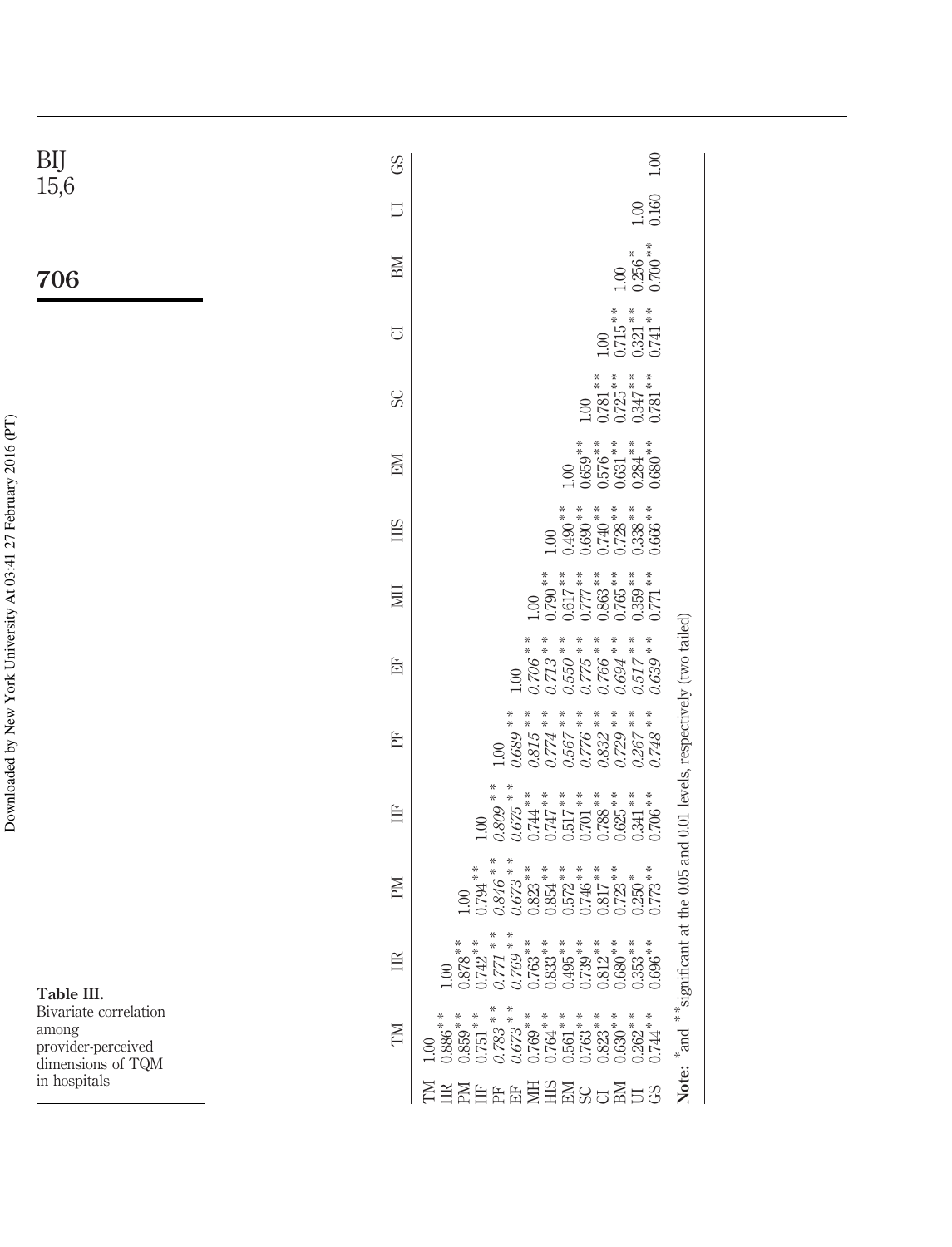indicator may be associated with any factor. Hair *et al.* (1998) stated that in many analyses, the researcher has pre-conceived thoughts on the actual structure of the data, based on theoretical support or prior research. In such cases, the researcher requires that confirmatory factor analysis (CFA) be used.

In the present study, since TQM is a widely researched concept with well-established dimensions of TQM, it is preferable to use CFA rather than EFA in order to measure the unidimensionality and goodness of fit of each of the proposed dimensions of TQM in hospitals. Several studies prefer to use CFA over EFA in order to check for unidimensionality (Sureshchandar *et al.*, 2002), because CFA offers a better interpretation of unidimensionality as compared to other methods. For unidimensionality testing, each of the constructs is specified as a separate measurementmodel and then CFA is calculated for each of the constructs. Byrne (1994) proposed that a comparative fit index (CFI) of 0.90 or above for the model shows no proof of lack of unidimensionality.

In this study, each of the 14 dimensions of provider-perceived TQM in hospitals has been treated as an independent measurement model, and a separate CFA has been run for each of them. It is found that the CFI values for each of the 14 dimensions are 0.90 or above, and hence the scale shows strong unidimensionality. The CFI indices for the 14 dimensions of TQS in health care are shown in Table II. Thus, *H1* has been accepted.

#### Relationships among the dimensions

In order to explore possible relationships among the proposed dimensions of provider-perceived quality in healthcare, bivariate correlations among the dimensions have been examined. Table III shows the bivariate correlations among the 14 dimensions of TQM in hospitals. All the correlations are positive and significant at the 0.01 level indicating a strong relationship among all the dimensions. This highlights the fact that TQM is a holistic philosophy and that all the dimensions of TQM are relevant in successfully implementing a TQM program in a hospital. This finding has been supported by many researchers through their findings (Sureshchander *et al.*, 2001; Issac *et al.*, 2003). TQM has been found to be an integrated approach with a lot of interdependence among its dimensions. This interdependence is reflected clearly in the bivariate correlation analysis done, and presented in Table III.

It can be seen from Table III that TM is significantly highly correlated with HR, Process Management PM and CI. This finding highlights the importance of the role of the top management in managing human resources effectively in an organization. This is especially critical in a sector like health care, where the number of cases handled per day is very high, and also of a varied nature. This characteristic of the health-care sector makes it important for teamwork among the medical and support staff of a hospital. In order to create an atmosphere of teamwork and cooperation among the hospital employees, it is the responsibility of the top management to reward teamwork among clinical and non-clinical staff. This relationship between the top management and staff in a hospital is reflected in the high bivariate correlations between TM and HR (0.886). It also indicates that the top management has been successful in selection, recruitment of the right personnel for the right job; offers appropriate training for different medical and non-medical staff, and has been able to create an atmosphere of involvement among employees. TM is also significantly highly correlated with PM. PM, which is a crucial dimension in the evaluation of a service, has been the focus of several studies (Leer *et al.*, 1995). Effective process management is critical to the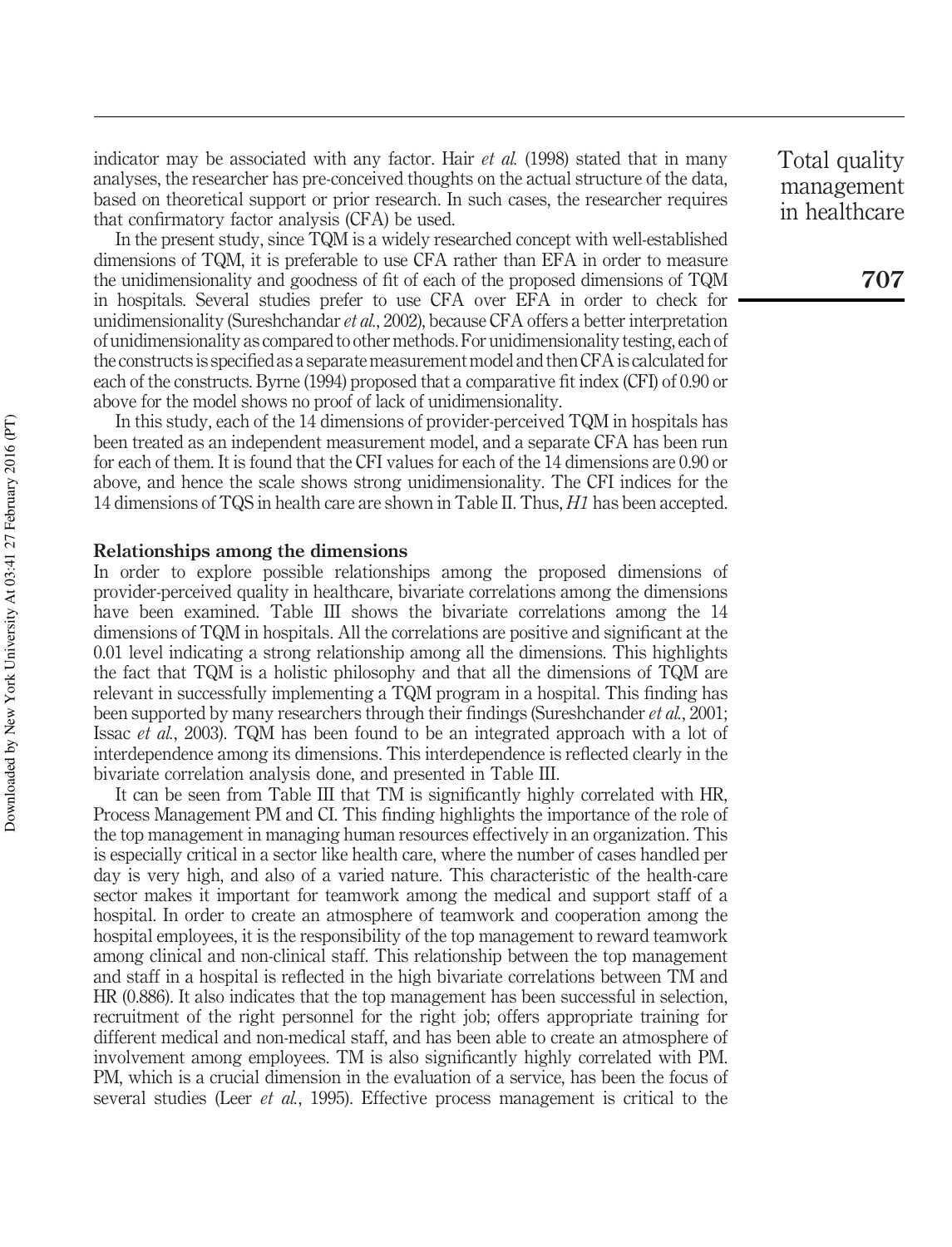functioning of any organization. A complex and multi-faceted environment like health care has numerous interdependent processes, which are both clinical and administrative in nature. These processes need to be managed effectively in order to deliver quality medical care to the patients. In this study, the correlation between TM and PM has found to be fairly high at 0.859, indicating that the top management has been effective in hospitals in being able to manage the hospital processes efficiently, and in a patient-friendly manner.

However, in some hospitals surveyed in the present study, it has been noted that although most hospitals largely followed some system of process management, there were a few hospitals that are yet to organize and manage their processes for the benefit of the patient. For example, long queues were noted at the reception of a hospital, and most of the people standing in the queue were confused or unclear about what procedures to follow. Some of the patients stated that they did not know whom to approach for clearing their doubts or queries regarding a clinical procedure. There was an absence, in these hospitals, of a proper mechanism to deal with these problems. Often, the officer in charge of public relations was absent or unavailable to deal with the enquiries in the hospital. However, by and large, efficient process management procedures appear to be in place, thus explaining the high significant correlation between top management commitment and leadership and process management. Of special importance is the high correlation between TM and CI (0.823). This reflects the commitment of the top management towards continuously improving different processes in the hospital and various aspects of clinical care in the hospital.

High correlations are also noted between HR and PM (0.878), HR and HIS (0.833) and HR and CI (0.812). Other high correlations are found between PM and HIS (0.854), PM and CI (0.817), PM and MH (0.823) and PM and PF (0.846). HF is highly correlated with PF (0.809); PF is highly correlated with MH (0.815) and with CI (0.832). MH and CI are highly correlated at 0.863, showing that the philosophy behind a hospital collecting measures of its performance is continuous improvement. The continuous improvement philosophy emphasizes the need to constantly change or improve existing organizational practices to enhance overall performance. The high correlation between MH and CI further reiterates this relationship. The other dimensions of provider perceived TQM are also significantly correlated. This shows that TQM is an integrated approach that incorporates various aspects of hospital functioning. This finding has been in line with the other studies mentioned earlier that highlight the interdependence of TQM practices in different organizations (Ahire *et al.*, 1996). The present study underlines the high correlations between PF and PM (0.846), PF and CI (0.832), PF and MH (0.815), PF and CI (0.832) and PF and HF (0.809). This shows that the patient is the main focus in functioning of core areas such as process management, continuous improvement, measurement of hospital performance and hospital facilities and infrastructure. This is to be expected, and is an encouraging finding, since it reflects the patient-friendly attitude of hospitals covered as part of this study. All the bivariate correlations among the 14 dimensions are significant at the 0.01 level (2-tailed) (except for the one between UI and GS). It is rather unexpected that the correlation between UI and GS is not significant. This is possibly due to the reason that in government hospitals, unions are seen to be following the philosophy of societal responsibility in their functioning, and that in private hospitals, the unions do not seem to play a dominant role in hospital functioning, compared to their counterparts in the government sector.

BIJ 15,6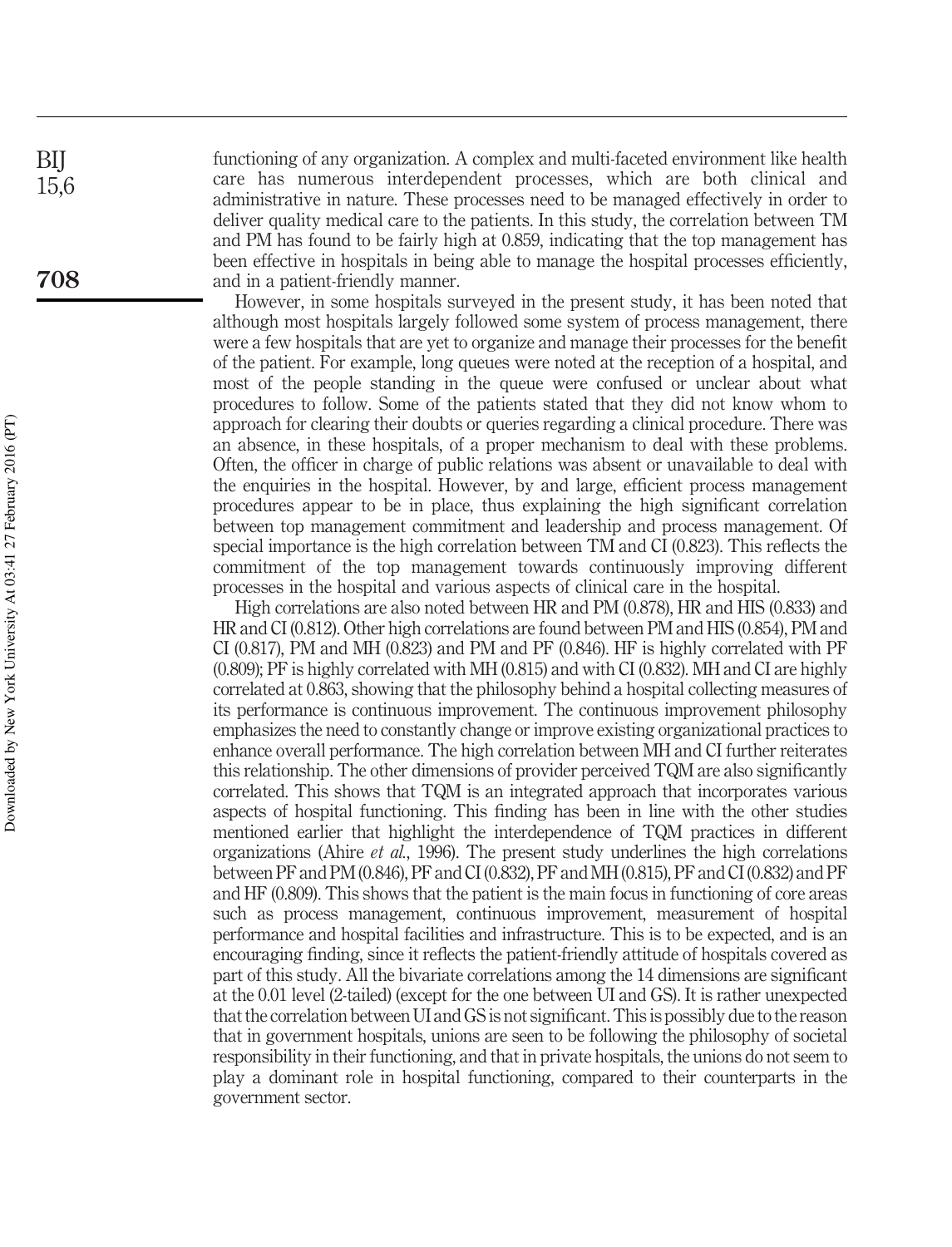#### *Influence of provider-perceived TQM on the performance of the hospital*

In this section, impact of the 14 provider-perceived dimensions of TQM in healthcare on hospital performance is examined. In order to analyze the impact on hospital performance, the 14 dimensions are taken as predictors and the level of performance of the hospital is considered as the dependent variable. The level of hospital performance is operationalized in terms of seven dependent variables: patient satisfaction with overall quality of healthcare provided by the hospital to the patients over the last 1 year (PTSATIS), satisfaction of doctors with respect to overall hospital functioning (DOCSAT), satisfaction of nurses with respect to overall hospital functioning (NURSESAT), satisfaction of paramedical and support staff with respect to overall hospital functioning (PARASAT), level of overall financial performance of the hospital (FINPERF), level of medico-legal cases against the hospital (MEDILEG), and level of recognition of the hospital in society (RECOG) (all these variables have been rated in the seven-point Likert scale). These performance indicators emerged after an extensive literature review and during the pilot survey among experts in the field of healthcare to identify critical dimensions of hospital performance.

There are several authors who studied the role of the TQM indicators on the performance of the organization. Samson and Terziovski (1999) examined total quality management practices and operational performance of a large number of manufacturing companies and found customer focus to be a strong significant predictor of operational performance. In a similar study, Rahman and Bullock (2005) also found customer focus to be significantly related to organizational performance. Chong and Rundus (2004) and Fuentes-Fuentes *et al.* (2004) highlighted that customer focus is the primary determinant of operational performance. These studies highlighted *customer focus* as a critical indicator of operational performance, and thus for the purpose of the current study, the dependent variable patient satisfaction (PTSATIS) was chosen as an indicator of hospital performance.

Fuentes-Fuentes *et al.* (2004) analyzed TQM according to the degree of implementation of employee participation and employee satisfaction and found TQM to positively influence employee performance. Other studies (Powell, 1995) have also highlighted the role of TQM in enhancing employee performance, and thus, the performance of the hospital has been operationalized in terms of the satisfaction of its employees, i.e. doctors (DOCSAT), nurses (NURSESAT) and paramedical and administrative staff (PARASAT).

Fuentes-Fuentes *et al.* (2004) found financial performance, (measured as the firm's profits and profitability) to be determined by continuous improvement. Raju and Lonial (2002) showed that quality and marketing variables were important determinants of the financial performance of hospitals. Wilson and Collier (2000) established that process management and information analysis had significant and positive direct effects on financial performance. Douglas and Judge (2001) stressed that the extent of TQM implementation was positively and significantly related to both the perceived financial performance and industry expert-rated performance. Thus, based on the relationship between elements of TQM and financial performance, the level of financial performance of the hospital (FINPERF) has been considered as a dependent variable measuring hospital performance.

Keeping in mind the past studies done on TQM and operational and organizational performance, the following are examined in this study: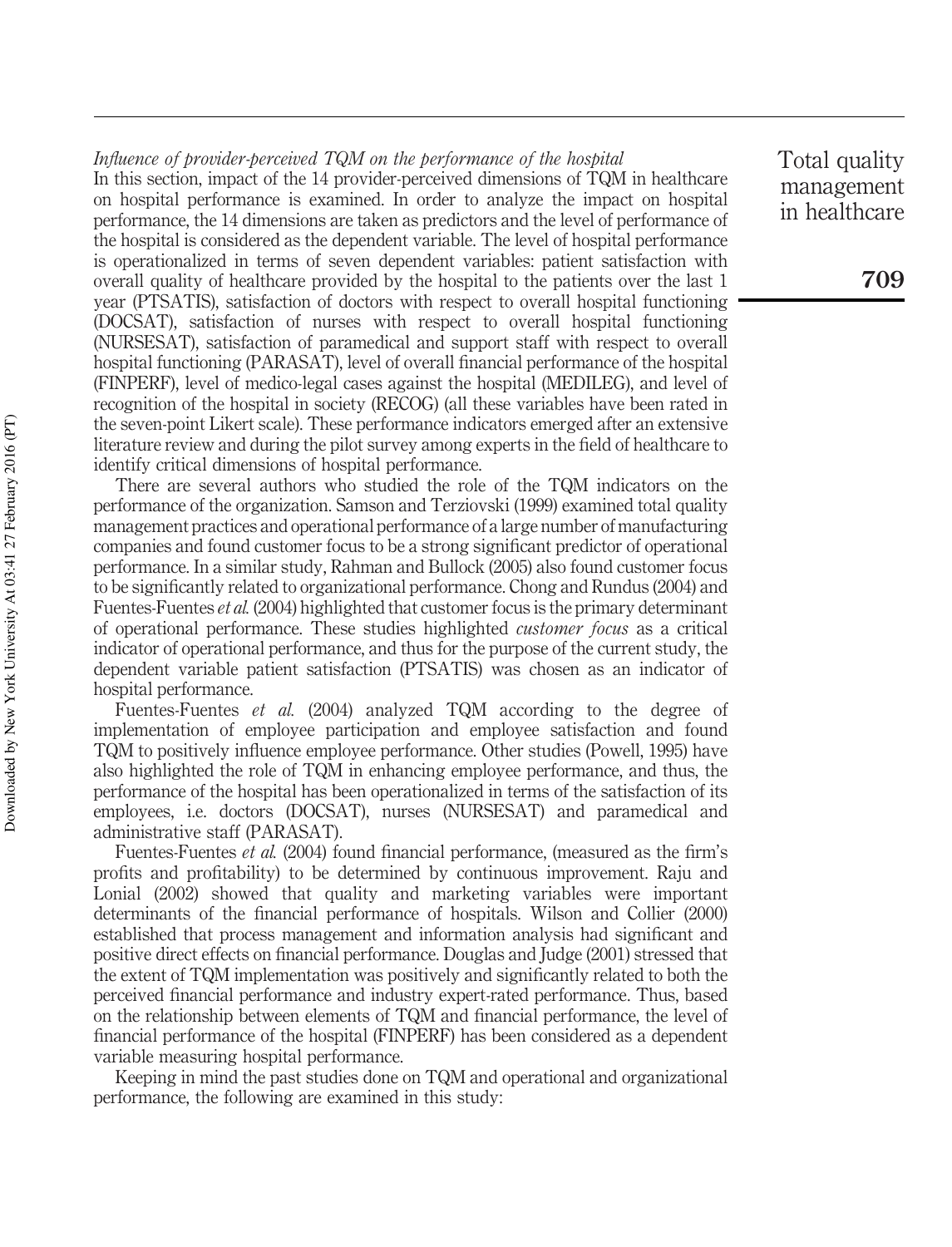BIJ 15,6

710

- . impact of the provider-perceived dimensions of TQM in hospitals on the performance of the hospital; and
- . identification of the dimensions that have a significant impact on the hospital performance.

The dependent variables of level of medico-legal cases (MEDILEG) against the hospital and the level of recognition of the hospital in society (RECOG) emerged as indicators of hospital performance, during interviews with experts carried out to establish the content validity of the 14 dimensions of TQM in hospitals. To summarize, the performance of the hospital is operationalized in terms of its patient satisfaction with overall quality of care, satisfaction of doctors, nurses and paramedical staff with overall hospital functioning, level of financial performance, level of medico-legal cases and level of recognition and reputation of the hospital in society.

In order to examine the influence of the dimensions of TQM on hospital performance, it is first essential to examine if any multicollinearity exists among the variables under study. Relationship between two variables is called "collinearity", and the relation between variables in the case of more than two variables is termed "multicollinearity". Two variables are said to exhibit complete collinearity if their correlation coefficient is one, and complete lack of collinearity if their correlation coefficient is zero (Hair *et al.*, 1998). Multicollinearity is assessed by computing the "Variance Inflation Factor" or VIF for each construct. Multicollinearity is said to exist if the VIF exceeds 10 (the threshold value), which means that collinearity does not explain more than 10 percent of any independent variable's variance (Hair *et al.*, 1998). It is found (Table IV) that the VIF values of none of the dimensions exceed 10, which means that the level of multicollinearity of the independent variables is not very high.

## *Multiple regression analyses of the 14 dimensions of provider-perceived TQM in hospitals*

Regression analyses has been performed on each of the seven dimensions of hospital performance to identify significant relationships between the dimensions of provider perceived TQM in hospitals and each dimension of hospital performance. Thus, the following hypotheses are proposed:

- *H2.* There exists no significant relationship between the 14 dimensions of provider-perceived TQM in hospitals and patient satisfaction with overall quality of care provided at the hospital.
- *H3.* There exists no significant relationship between the 14 dimensions of provider-perceived TQM in hospitals and degree of satisfaction of doctors with overall hospital functioning.

| Table IV.<br>The variance inflation<br>factors (VIF) for the<br>14 dimensions of<br>TQM in hospitals | TМ   | <b>HR</b>           | <b>PM</b> | HF | PF | EF   | МH   | HIS .                                                                  | EM | SC SC  | CI.       | BM | Ш         | GS. |
|------------------------------------------------------------------------------------------------------|------|---------------------|-----------|----|----|------|------|------------------------------------------------------------------------|----|--------|-----------|----|-----------|-----|
|                                                                                                      | 7.06 | 9.16 9.11 5.35 3.51 |           |    |    | 7.00 | 6.39 | 5.46 4.77                                                              |    | - 1.69 | 4.23 3.89 |    | 2.34 4.70 |     |
|                                                                                                      |      |                     |           |    |    |      |      | <b>Notes:</b> IV, Independent variable; VIF, variance inflation factor |    |        |           |    |           |     |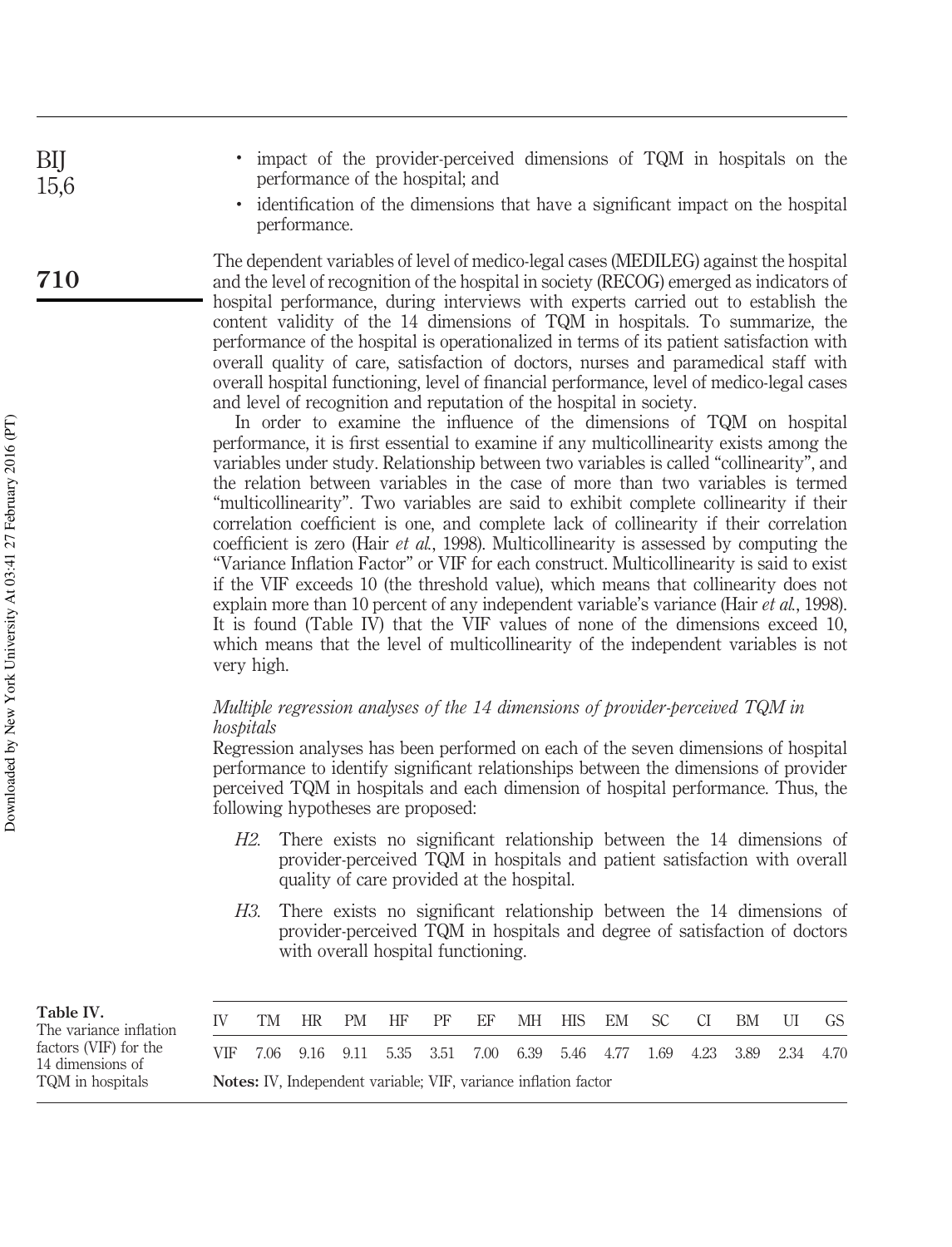- *H4.* There exists no significant relationship between the 14 dimensions of provider-perceived TQM in hospitals and degree of satisfaction of nurses with overall hospital functioning.
- *H5.* There exists no significant relationship between the 14 dimensions of provider-perceived TQM in hospitals and degree of satisfaction of paramedical and administrative staff with overall hospital functioning.
- *H6.* There exists no significant relationship between the 14 dimensions of provider-perceived TQM in hospitals and level of financial performance of the hospital.
- *H7.* There exists no significant relationship between the 14 dimensions of provider-perceived TQM in hospitals and level of medico-legal cases against the hospital.
- *H8.* There exists no significant relationship between the 14 dimensions of provider-perceived TQM in hospitals and level of recognition and reputation of the hospital in comparison with other competitive hospitals.

Table V shows the impact of the 14 dimensions of provider perceived TQM in hospitals and each of the seven dimensions of hospital performance. The overall regression models are found to be significant and the dimensions of TQM in hospitals have emerged as significant predictors of the seven dependent variables of hospital performance.

A multiple regression analysis has been done by considering *each* of the seven dependent variables of hospital performance with *all* the 14 dimensions of provider perceived TQM in hospitals taken as predictors. Table V shows the seven dependent variables and the 14 independent variables. The results of the regression analyses on all the seven dimensions of hospital performance are significant, and thus the null hypotheses *H2*-*H8* are rejected.

#### Summary

In the present study, a comprehensive literature review on the different concepts of Total Quality Management in hospitals has been carried out and the dimensions of TQM in hospitals have been identified. The questionnaire has been subjected to a pilot survey, and changes were made as appropriate. This refined questionnaire has been

| Independent variables                                                                                                                             | Dependent variables                                                                          | R                                                           | $R^2$                                                       | Adjusted $R^2$                                              | <i>F</i> -statistic                                                               |
|---------------------------------------------------------------------------------------------------------------------------------------------------|----------------------------------------------------------------------------------------------|-------------------------------------------------------------|-------------------------------------------------------------|-------------------------------------------------------------|-----------------------------------------------------------------------------------|
| $(1)$ TM, $(2)$ HR, $(3)$ PM, $(4)$ HF,<br>$(5)$ PF, $(6)$ EF, $(7)$ MH, $(8)$ HIS,<br>(9) EM, (10) SC, (11) CI, (12) BM,<br>$(13)$ UI, $(14)$ GS | 1. PTSATIS<br>2. DOCSAT<br>3. NURSESAT<br>4. PARASAT<br>5. FINPERF<br>6. MEDILEG<br>7. RECOG | 0.804<br>0.752<br>0.745<br>0.752<br>0.763<br>0.672<br>0.731 | 0.647<br>0.566<br>0.555<br>0.566<br>0.583<br>0.451<br>0.534 | 0.589<br>0.494<br>0.482<br>0.494<br>0.514<br>0.361<br>0.458 | $11.138*$<br>$7.912*$<br>$7.586*$<br>$7.912*$<br>$8.474*$<br>$4.995*$<br>$6.968*$ |
| Note: "Significant at the 0.000 level                                                                                                             |                                                                                              |                                                             |                                                             |                                                             |                                                                                   |

Table V. Results of the regression analyses of the 14 dimensions of TQM and hospital performance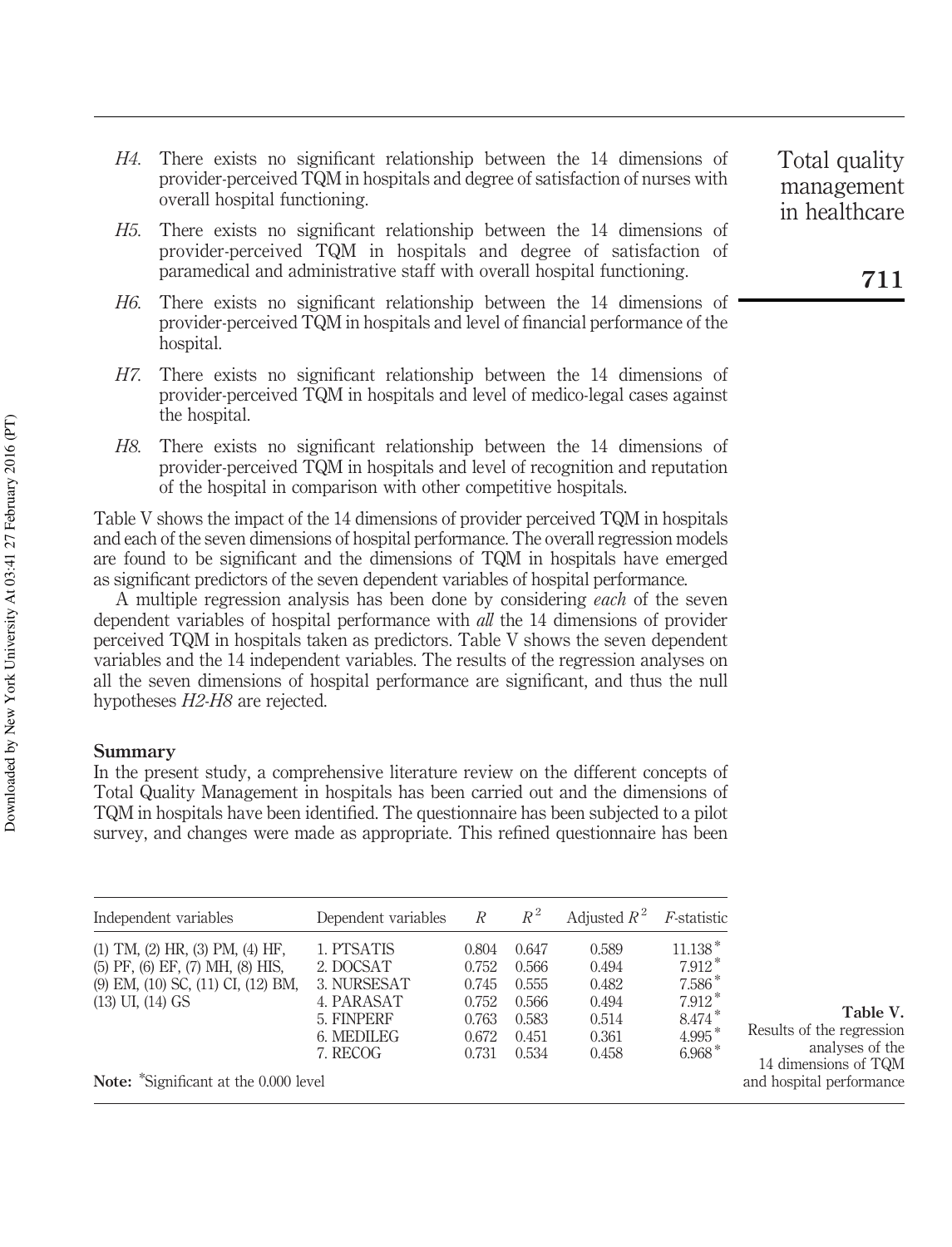then administered to doctors, nurses, paramedical, administrative and support staff in government and private hospitals in India. Based on the responses to the questionnaire, the unidimensionality, reliability and validity of the questionnaire have been established. Bivariate correlation among the 14 dimensions showed that all 14 dimensions are significantly and positively correlated with each other, thus establishing TQM to be a holistic philosophy which incorporates all the 14 dimensions which have been included in the present study. The influence of provider perceived dimensions of quality in hospitals on hospital performance has been examined by using multiple regression analyses. This instrument can be used by hospital administrators and hospital management to assess the level of quality of different aspects of patient care in the hospital. This instrument could be used in any country, with appropriate modifications, in view of an expanding and increasingly competitive health-care sector in order to assess the various levels of quality of care delivered to the patients.

#### References

- Ahire, S.L., Golhar, D.Y. and Waller, M.A. (1996), "Development and validation of TQM implementation constructs", *Decision Sciences*, Vol. 27, pp. 23-56.
- Azim, T., Tunon, C. and Baqui, A.H. (1999), "Record keeping systems for quality improvement in urban primary health care clinics", *Journal of Health and Population in Developing Countries*, Vol. 2, pp. 23-9.
- Bentler, P.M. (1995), *EQS for Windows-User's Guide*, Multivariate Software Inc., Encino, CA.
- Bentler, P.M. and Bonett, D.G. (1980), "Significance tests and goodness of fit in the analysis of covariance structures", *Psychological Bulletin*, Vol. 88, pp. 588-606.
- Besterfield, D.H., Besterfield-Michna, C., Besterfield, G.H. and Besterfield-Sacre, M. (2001), *Total Quality Management*, 2nd ed., Pearson Education Asia, Hong Kong.
- Bhat, R., Verma, B.B. and Reuben, E. (2001), "Hospital efficiency: an empirical analysis of district hospitals and grant-in-aid hospitals in Gujarat", *Journal of Health Management*, Vol. 3, pp. 168-96.
- Bradley, E.H., Holmboe, E.S., Mattera, J.A., Roumanis, S.A., Radford, M.J. and Krumholz, H.M. (2003), "The roles of senior management in quality improvement efforts: what are the key components?", *Journal of Healthcare Management*, Vol. 48, pp. 16-28.
- Byrne, B.M. (1994), *Structural Equation Modelling with EQS and EQS/Windows-Basic Concepts, Applications and Programming*, Sage, Thousand Oaks, CA.
- Casarett, D.J. and Abrahm, J. (1999), "Talking about clinical practice guidelines: how much should patients be told?", *Seminars in Medical Practice*, Vol. 2, pp. 21-4.
- Chong, V.K. and Rundus, M.J. (2004), "Total quality management, market competition and organizational performance", *The British Accounting Review*, Vol. 36, pp. 155-72.
- Dattakumar, R. and Jagadeesh, R. (2003), "A review of literature on benchmarking", *Benchmarking: An International Journal*, Vol. 10, pp. 176-209.
- Donabedian, A. (2000), "Evaluating physician competence", *Bulletin of the World Health Organization*, Vol. 78, pp. 857-60.
- Douglas, T.J. and Judge, W.Q. Jr (2001), "Total quality management implementation and competitive advantage: the role of structural control and exploration", *Academy of Management Journal*, Vol. 44, pp. 158-69.

BIJ 15,6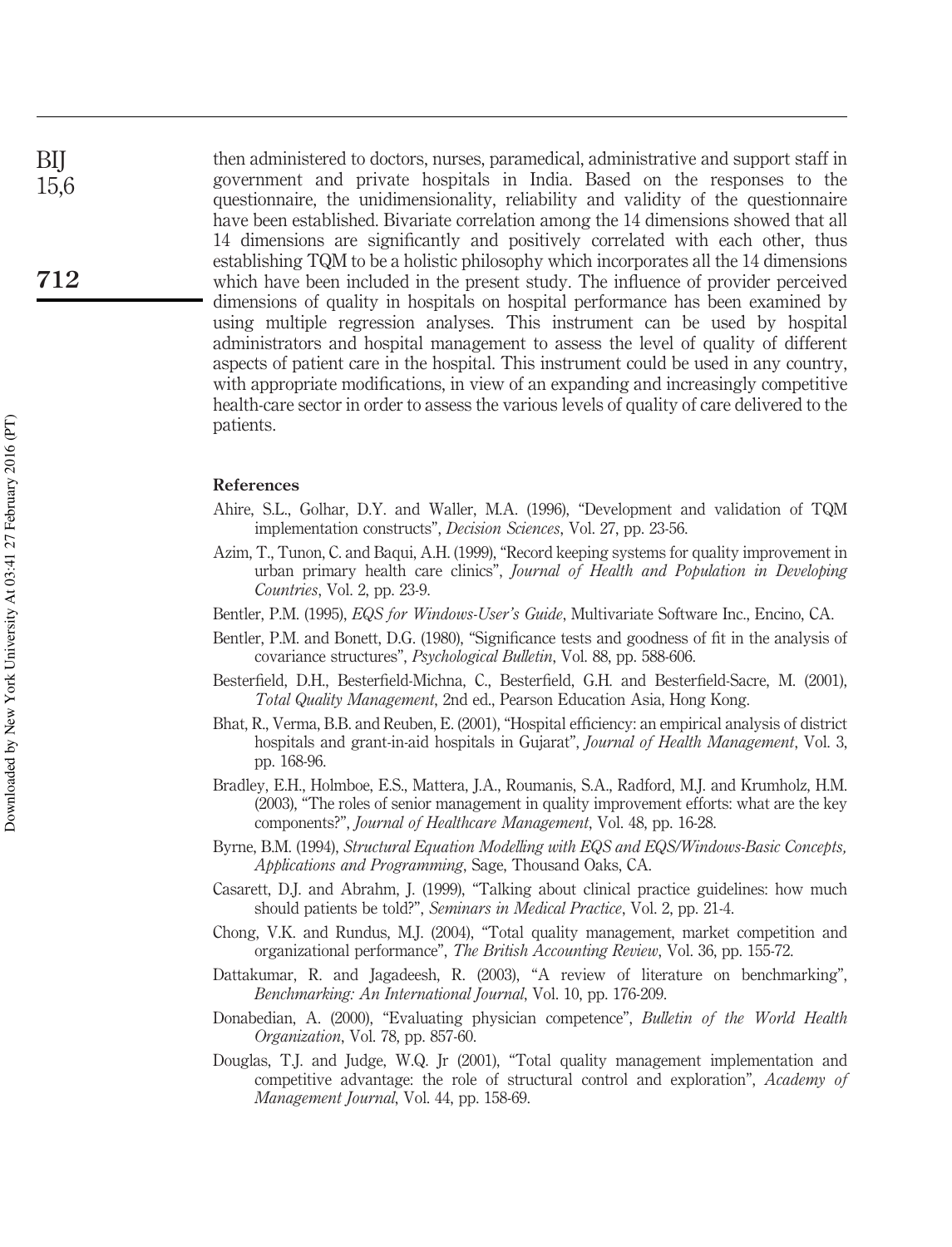- Edwards, M. (2002), "Medical records", in Srinivasan, A.V. (Ed.), *Managing a Modern Hospital*, Sage, New Delhi, pp. 244-70.
- Eggli, Y. and Halfon, P. (2003), "A conceptual framework for hospital quality management", *International Journal of Health Care Quality Assurance*, Vol. 16, pp. 28-36.
- Fuentes-Fuentes, M.M., Albacete-Saez, C.A. and Llorens-Montes, F.J. (2004), "The impact of environmental characteristics on TQM principles and organizational performance", *Omega*, Vol. 32, pp. 425-42.
- Gibbons, A.J. and Dhariwal, D.K. (2003), "Audit for doctors: how to do it", *British Medical Journal*, Vol. 327, pp. s1-s2, available at: www.bmj.com
- Hair, J.F., Anderson, R.E., Tatham, R.L. and Black, W.C. (1998), *Multivariate Data Analysis*, Prentice Hall of India Private Limited, New Delhi.
- Hasin, M.A.A., Seeluangsawat, R. and Shareef, M.A. (2001), "Statistical measures of customer satisfaction for health care quality assurance: a case study", *International Journal of Health Care Quality Assurance*, Vol. 14, pp. 6-14.
- Horowitz, D., Hanno, P., Curley, C., Disbot, M., Jones, K. and Brennan, P.J. (2003), "A physician-led strategic initiative to improve clinical efficiency and reduce costs in a large academic health system", *Journal of Clinical Outcomes Management*, Vol. 10, pp. 376-82.
- Issac, G., Rajendran, C. and Anantharaman, R.N. (2003), "Determinants of software quality: customer's perspective", *TQM & Business Excellence*, Vol. 14, pp. 1053-70.
- LeBrasseur, R., Whissell, R. and Ojha, A. (2002), "Organisational learning, transformational leadership and implementation of continuous quality improvement in Canadian hospitals", *Australian Journal of Management*, Vol. 27, pp. 141-62.
- Leer, J.W.H., Corver, R., Kraus, J.J.A.M., Togt, J.C. and Buruma, O.J.S. (1995), "A quality assurance system based on ISO standards: experience in a radiotherapy department", *Radiotherapy and Oncology*, Vol. 35, pp. 75-81.
- Lighter, D.E. (2000), "The path to management: physician executives in health care", *Hospital Physician*, May, pp. 64-8.
- Lord, B.R. and Lawrence, S. (2001), "TQM implementation: a case study of MQT (management's questionable technology)", *Proceedings of the Third Asian Pacific Interdisciplinary Research in Accounting Conference, Adelaide*.
- McFadden, L.K., Towell, E.R. and Stock, G.N. (2004), "Critical success factors for controlling and managing hospital errors", *Quality Management Journal*, Vol. 11, pp. 61-73.
- McLaughlin, C.P. and Kaluzny, A.D. (1999), "Evolving health care quality: lessons and action steps", *Journal of Health Management*, Vol. 1, pp. 203-13.
- Malhotra, N. (2004), *Marketing Research*, 4th ed., Pearson Education, India.
- Martin, L.R. (2001), "Facilitation of patient involvement in care: development and validation of a scale", *Behavioral Medicine*, Fall, available at: www.findarticles.com
- Newman, K. and Pyne, T. (1996), "Quality matters: junior doctors' perceptions", *Journal of Management in Medicine*, Vol. 10, pp. 12-23.
- Newman, K., Maylor, U. and Chansarkar, B. (2002), "The nurse satisfaction, service quality and nurse retention chain: implications for management of recruitment and retention", *Journal of Management in Medicine*, Vol. 16, pp. 271-91.
- Northcott, D. and Llewellyn, S. (2005), "Benchmarking in UK health: a gap between policy and practice?", *Benchmarking: An International Journal*, Vol. 12, pp. 419-35.
- Ovretveit, J.A. (1993), "Auditing and awards for service quality", *International Journal of Service Industry Management*, Vol. 4, pp. 74-84.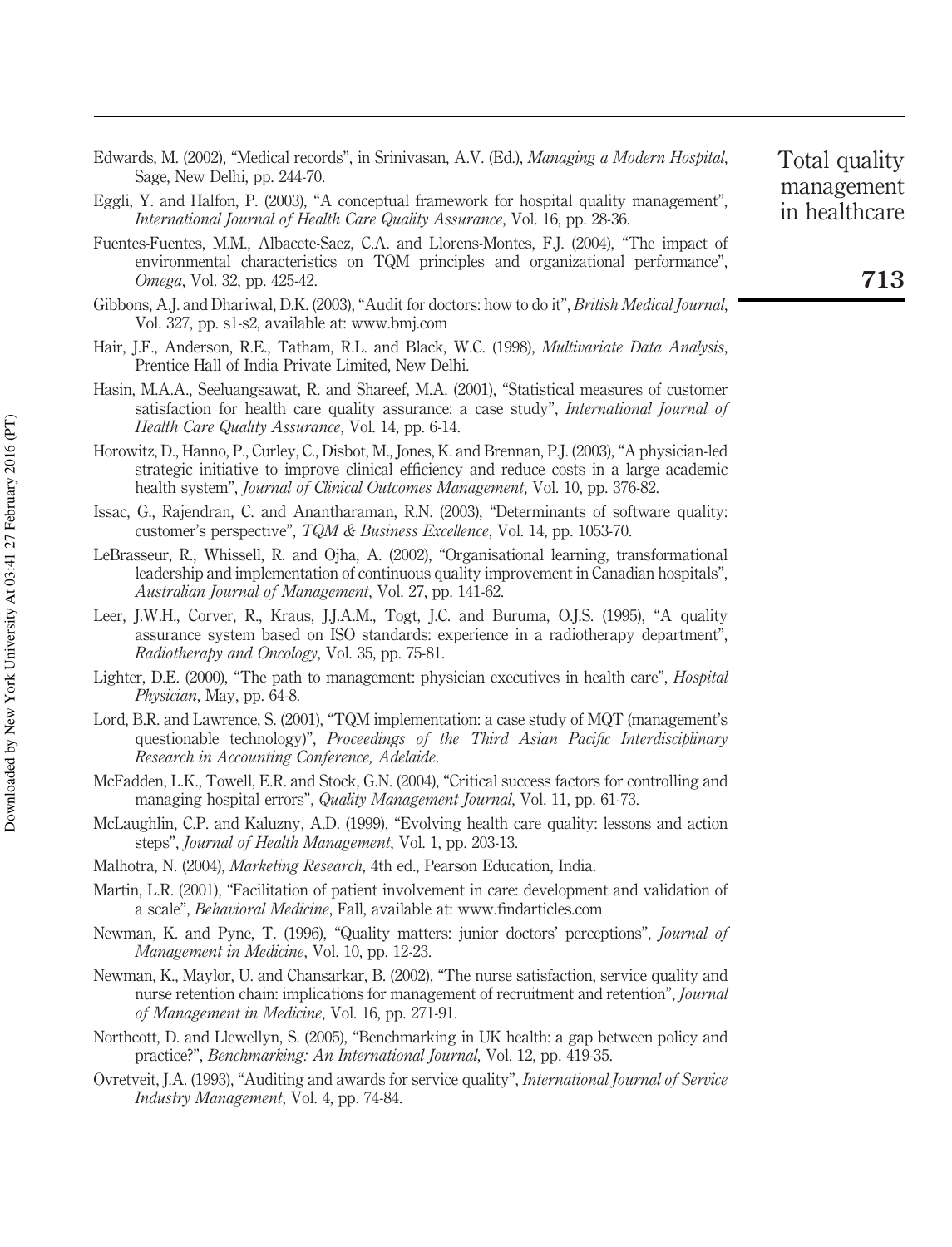|     | of Health Care Assurance, Vol. 13, pp. 74-80.                                                                                                                                                                                                                                 |
|-----|-------------------------------------------------------------------------------------------------------------------------------------------------------------------------------------------------------------------------------------------------------------------------------|
|     | Parasuraman, A., Zeithaml, V.A. and Berry, L.L. (1985), "A conceptual model of service quality<br>and its implications for future research", <i>Journal of Marketing</i> , Vol. 49, pp. 41-50.                                                                                |
| 714 | Pestonjee, D.M. and Mishra, P.K. (1999), "Role stress and job satisfaction amongst doctors",<br>Journal of Health Management, Vol. 1, pp. 117-31.                                                                                                                             |
|     | Powell, T.C. (1995), "Total quality management as competitive advantage: a review and<br>empirical study", Strategic Management Journal, Vol. 16, pp. 15-37.                                                                                                                  |
|     | Prasad, S. and Tata, J. (2006), "A framework for information services: benchmarking for<br>countries and companies", Benchmarking: An International Journal, Vol. 13 No. 2,<br>pp. 311-23.                                                                                    |
|     | Price, C.P. (2005), "Benchmarking in laboratory medicine: are we measuring the right<br>outcomes?", Benchmarking: An International Journal, Vol. 12 No. 5, pp. 449-66.                                                                                                        |
|     | Prybil, L.D. (2003), "Challenges and opportunities facing health administration practice and<br>education", <i>Journal of Healthcare Management</i> , Vol. 48, pp. 223-31.                                                                                                    |
|     | Rahman, S. and Bullock, P. (2005), "Soft TQM, hard TQM, and organizational performance<br>relationships: an empirical investigation", <i>Omega</i> , Vol. 33, pp. 73-83.                                                                                                      |
|     | Raju, P.S. and Lonial, S.C. (2002), "The impact of service quality and marketing on financial<br>performance in the hospital industry: an empirical examination", Journal of Retailing and<br><i>Consumer Services, Vol. 9, pp. 335-48.</i>                                   |
|     | Rao, S.S. (2002), "Hospital information system and information technology", in Srinivasan, A.V.<br>(Ed.), Managing a Modern Hospital, Sage, New Delhi, pp. 230-43.                                                                                                            |
|     | Rissanen, V. (2000), "Quality system based on the standard SFS-EN ISO 9002 in Kuopio<br>University hospital", International Journal of Health Care Quality Assurance, Vol. 13,<br>pp. 266-72.                                                                                 |
|     | Samson, D. and Terziovski, M. (1999), "The relationship between total quality management<br>practices and operational performance", Journal of Operations Management, Vol. 17,<br>pp. 393-409.                                                                                |
|     | Samuel, M.J., Lingaraju, M. and Prabhuswamy, P. (2000), "Has abolition of targets improved the<br>quality of family planning and health services? A survey in Karnataka", Journal of Health<br><i>Management, Vol. 2, pp. 100-12.</i>                                         |
|     | Saraph, J.V., Benson, G. and Schroeder, R.G. (1989), "An instrument for measuring the critical<br>factors of quality management", <i>Decision Sciences</i> , Vol. 20, pp. 810-29.                                                                                             |
|     | Satia, J. and Maj-Britt, D. (1999), "Achieving total quality management in public health systems",<br><i>Journal of Health Management, Vol. 1, pp. 301-20.</i>                                                                                                                |
|     | Scott, T. (2000), "Leadership in health – a UK perspective on clinical leadership – Part 2: Clinicians<br>in management", <i>Healthcare Review-Online</i> , Vol. 4 No. 2, available at: http://hcro.enigma.co.<br>nz/website/index.cfm?fuseaction=articledisplay&featureid=97 |
|     | Sekhar, S.F.C. (2002a), "Hospital organization structure", in Srinivasan, A.V. (Ed.), Managing<br>a Modern Hospital, Sage, New Delhi, pp. 79-107.                                                                                                                             |
|     | Sekhar, S.F.C. (2002b), "Human resource management in hospitals", in Srinivasan, A.V. (Ed.),<br>Managing a Modern Hospital, Sage, New Delhi, pp. 141-73.                                                                                                                      |

Ovretveit, J. (1997), "Learning from quality improvement in Europe and beyond", *Journal of the Joint Commission for Accreditation of Health care Organizations*, Vol. 23, pp. 7-22. Ovretveit, J. (2000), "Total quality management in European health care", *International Journal*

BIJ 15,6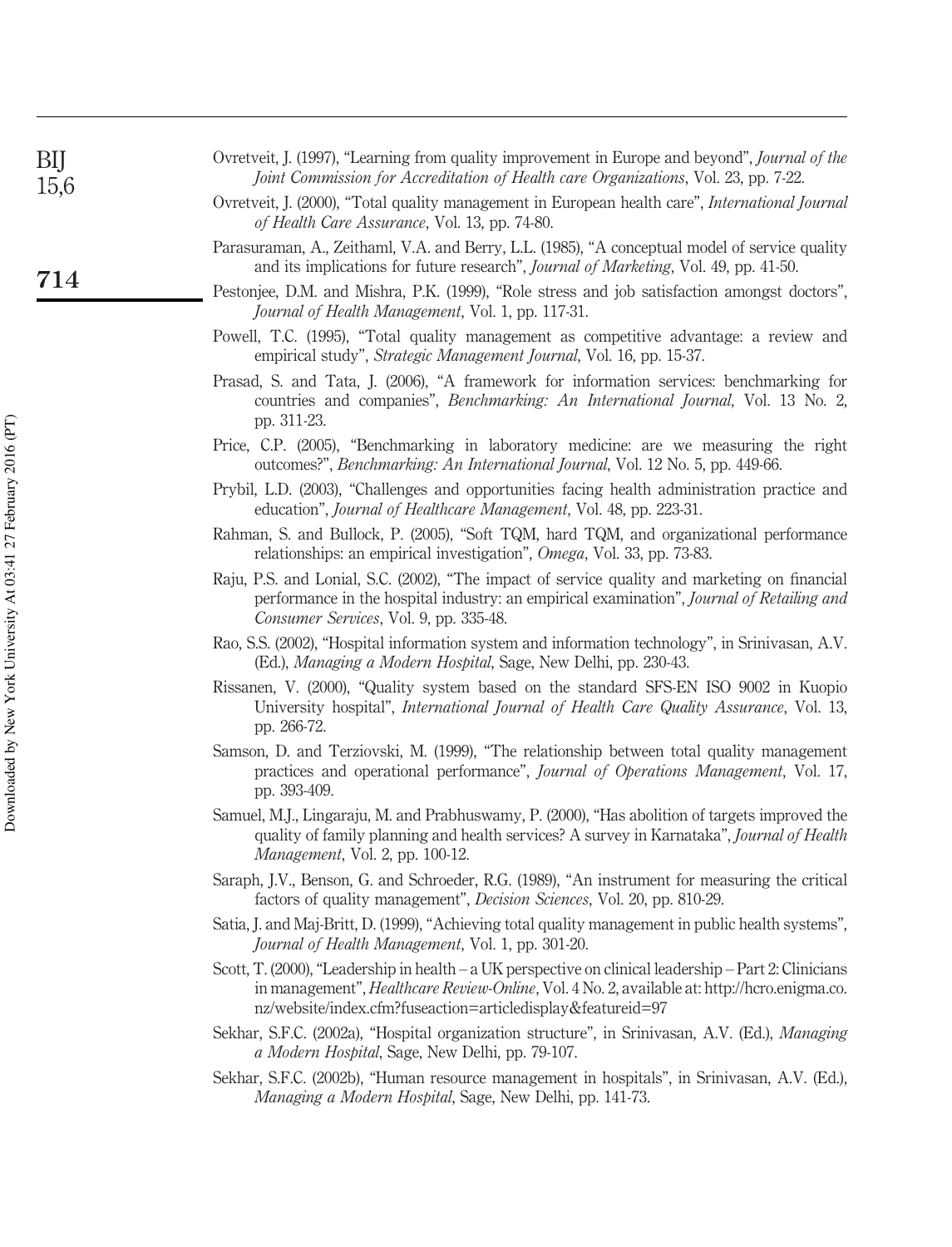- Spurgeon, P. (2001), "Involving clinicians in management: a challenge of perspective: managing 'cultural' differences in health services", *Health Care and Informatics and Review*, Vol. 5, online, Enigma Publishing Ltd.
- Staines, A. (2000), "Benefits of an ISO 9001 certification-the case of a Swiss regional hospital", *International Journal of Health Care Quality Assurance*, Vol. 13, pp. 27-33.
- Sureshchandar, G.S., Rajendran, C. and Anantharaman, R.N. (2002), "Management's perception of total quality service in the banking sector of a developing economy – a critical analysis", *International Journal of Bank Marketing*, Vol. 20, pp. 181-96.
- Sureshchander, G.S., Rajendran, C. and Anantharaman, R.N. (2001), "A holistic model for total quality service", *International Journal of Service Industry Management*, Vol. 12, pp. 378-412.
- Tabish, S.A. (1998), "Towards development of professional management in Indian hospitals", *Journal of Management in Medicine*, Vol. 12, pp. 109-19.
- Tabish, S.A. (2001), *Hospital and Health Services Administration-Principles and Practice*, Oxford University Press, New Delhi.
- Thompson, T.D.B., Barbour, R.S. and Schwartz, L. (2003), "Health professionals' views on advance directives: a qualitative interdisciplinary study", *Palliative Medicine*, Vol. 17, pp. 403-9.
- Wagar, T.H. and Rondeau, K.V. (2002), "Labour-management forums and workplace performance: evidence from union officials in health care organizations", *Journal of Management in Medicine*, Vol. 16, pp. 408-21.
- Wilson, D.D. and Collier, D.A. (2000), "An empirical investigation of the Malcolm Baldrige National Quality Award causal model", *Decision Sciences*, Vol. 31, pp. 361-90.
- Yasin, M.M. (2002), "The theory and practice of benchmarking: then and now", *Benchmarking: An International Journal*, Vol. 9, pp. 217-43.
- Yoon, M.H., Beatty, S.E. and Suh, J. (2001), "The effect of work climate on critical employee and customer outcomes: an employee level analysis", *International Journal of Service Industry Management*, Vol. 12, pp. 500-21.

#### Further reading

- Donabedian, A. (1980), *Exploration, Quality Assessment and Monitoring, Vol 1: The Definition of Quality and Approaches to its Assessment*, Health Administration Press, Ann Arbor, MI.
- Donabedian, A. (1988), "Quality assessment and assurance: unity of purpose, diversity of means", *Inquiry*, Vol. 25, pp. 173-92.
- Rao, K.B.S. (2002), "Planning a modern hospital", in Srinivasan, A.V. (Ed.), *Managing a Modern Hospital*, Sage, New Delhi, pp. 48-78.
- Smith, A.M. (2000), "Using consumer benchmarking criteria to improve service sector competitiveness", *Benchmarking: An International Journal*, Vol. 7 No. 5, pp. 373-88.

#### Appendix

#### Instrument on the dimensions of provider-perceived TQM in hospitals

The instrument to measure the provider's perception of quality of care delivered is given below. The instrument contains 107 items corresponding to the 14 dimensions of provider-perceived TQM in hospitals. Respondents include medical, nursing, paramedical, administrative and support staff in a hospital. The instrument is a 7-point Likert scale, where "1" is the lowest possible score that can be given and "7" is the highest possible score. The items have been jumbled and arranged in a random order in the actual instrument. The items corresponding to each of the 14 dimensions are given below: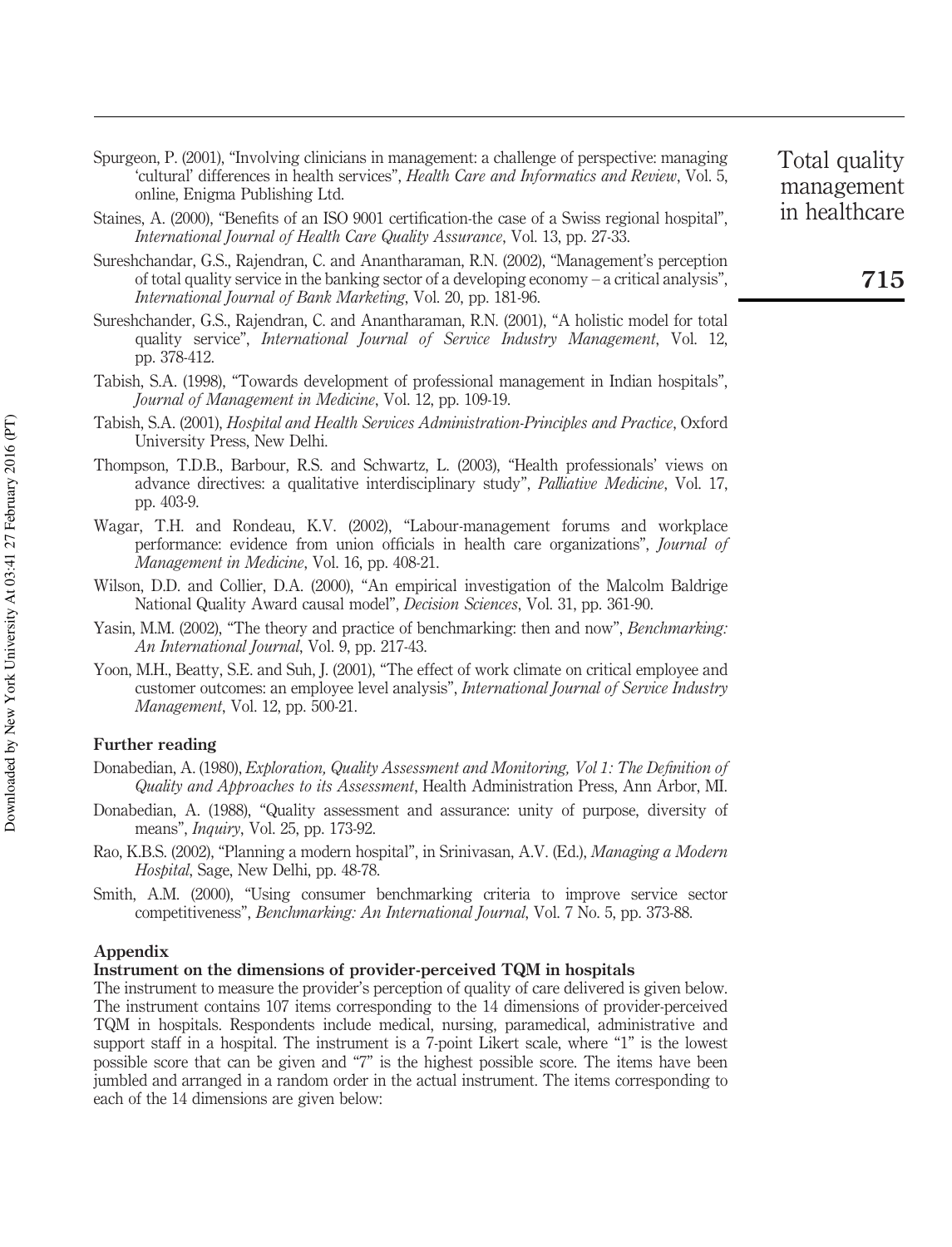| ВIJ  | Top management commitment and leadership                                                                                                                                                                                                                                                                   |
|------|------------------------------------------------------------------------------------------------------------------------------------------------------------------------------------------------------------------------------------------------------------------------------------------------------------|
| 15,6 | Commitment of the hospital management to the quality initiative.                                                                                                                                                                                                                                           |
|      | • Extent to which the hospital management allocates adequate resources and time for<br>implementation of quality in health care.                                                                                                                                                                           |
|      | Level to which the hospital management emphasizes on providing the best-quality and<br>٠<br>cost-effective medical care.                                                                                                                                                                                   |
| 716  | Degree to which hospital management encourages and involves all doctors, nurses,<br>paramedical and support staff in long-term planning and decision-making with respect to<br>quality improvement.                                                                                                        |
|      | • Level to which hospital administration helps in simplifying the processes (for example:<br>patient admission and discharge; procurement of drugs and hospital equipments;<br>allocation of operation theatres and beds; and so on) and making them user-friendly.                                        |
|      | Degree to which hospital management ensures that medical, nursing and paramedical<br>$\bullet$<br>staff stick to their commitments (in terms of providing quality health care with ethical<br>standards) to patients.                                                                                      |
|      | • Level to which hospital management keeps up its commitment (in terms of providing<br>facilities such as operation theatres, medicines and equipments, career growth and<br>financial rewards) to medical, nursing and paramedical staff.                                                                 |
|      | Level to which top management clearly indicates what is expected of its medical, nursing,<br>$\bullet$<br>paramedical and administrative staff with respect to providing quality health care.                                                                                                              |
|      | Degree to which top management gives rewards and incentives to medical, nursing,<br>$\bullet$<br>paramedical and administrative staff in respect of their quality improvement efforts or<br>initiatives.                                                                                                   |
|      | Focus on developing a continuously evolving patient-focused hospital-quality policy with<br>clearly specified quality vision, mission and goals.                                                                                                                                                           |
|      | Human resource management in the hospital<br>Selection.                                                                                                                                                                                                                                                    |
|      | • Level to which selection of new staff/personnel with a positive attitude to providing health<br>care is done.                                                                                                                                                                                            |
|      | Degree to which it is ensured that the right person is placed on the right job (for example,<br>making a doctor undertake the duty in the ward of his/her specialty).                                                                                                                                      |
|      | Importance given to having an adequate number of doctors of appropriate specialties and<br>$\bullet$<br>support staff for an effective hospital functioning.                                                                                                                                               |
|      | Training.                                                                                                                                                                                                                                                                                                  |
|      | • Level to which job training and development, with an emphasis on health-care quality, is<br>periodically given to doctors, nurses, paramedical and administrative staff.                                                                                                                                 |
|      | • Degree to which the contents of the training programmes for doctors and other hospital<br>staff are based on the current medical practices.                                                                                                                                                              |
|      | Efficiency of an organization-wide training and development process, including career<br>٠<br>path planning, for all doctors, nurses, paramedical, and administrative staff.                                                                                                                               |
|      | Effectiveness of training of doctors, nurses, paramedical, and administrative staff in<br>$\bullet$<br>problem-identification and problem-solving skills such as cause and effect analysis,<br>Pareto analysis, brainstorming, quality-control circles and quality management systems<br>such as ISO 9000. |
|      |                                                                                                                                                                                                                                                                                                            |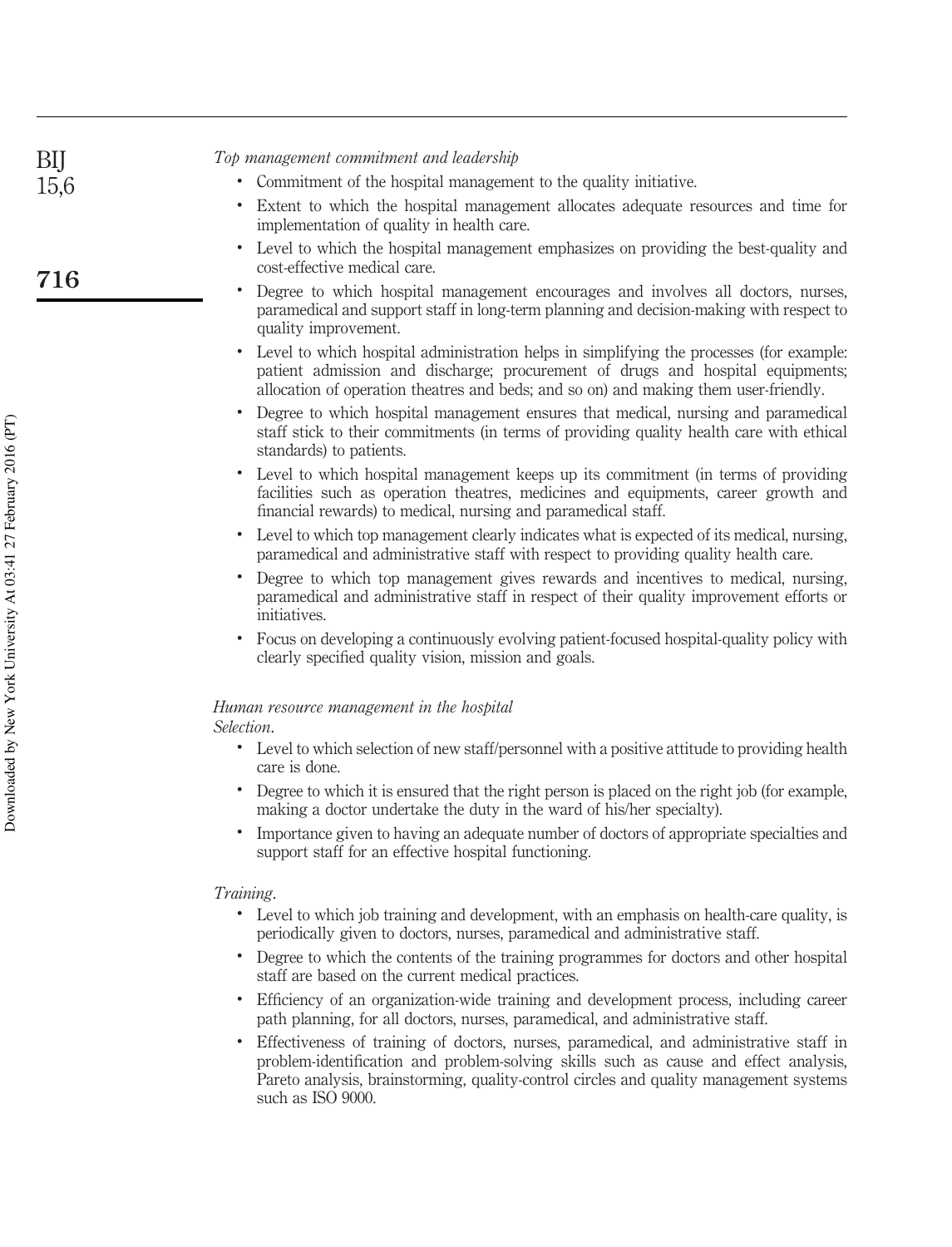# *Employee involvement*.

- . Degree of sincerity and regularity of medical, nursing and paramedical staff.
- . Level to which professionals are motivated to develop themselves in their profession.
- . Level to which hospital doctors, nurses, paramedical and support staff involve themselves in quality improvement activities.

# *Process management*

- . Efficiency of a formal process or system for overall quality management in the hospital.
- . Extent to which your hospital applies quality improvement activities on a regular and systematic basis, and integrates them in all spheres of hospital functioning.

# *Ease of access to the hospital and admission process and procedures*.

- . Level to which the acceptance of emergency cases is made easy and simple.
- . Degree to which the acceptance and management of medico-legal cases is made easy and simple.
- . Extent of delay before being seen by the junior doctors/consultants.
- . Level of availability of competent doctors and nurses, and clinical facilities such as scans, labs and beds to attend to and manage emergency cases immediately.
- . Extent to which the waiting time for patients (before being seen by doctors) is kept minimum in the Out-Patient Department.

# *Administrative services*.

- . Availability of competent persons with a background in medical science to manage the patient records.
- . Extent of proper maintenance, storage and retrieval of patient and other hospital records.

# *Processes: administrative and clinical*.

- . Extent to which a daily examination of each case is done by the attending physician/surgeon.
- . Level of effectiveness of the system at the hospital level (such as Case Conference) that monitors and critically examines the medical treatments given to critical or serious patients, or to patients with rare ailments, or to patients who have died.
- . Extent to which overall administrative procedures in the hospital (in terms of admission, stay and discharge) are kept short and simple.
- . Frequency in delays or cancellation of scheduled surgeries due to reasons such as non-availability of operation theatres or surgeons, or lack of preparation of patients for surgery.

# *Exit*.

- . Frequency of discussions (say, with respect to the patients' illness, treatment given, recovery and post-operative patient management) among doctors of different and appropriate specialties.
- . Extent to which patients are advised upon discharge on the medical care to be taken after leaving the hospital.

# *Clinical outcomes of medical care*.

. Degree to which the effectiveness of medical treatment given to patients is assessed regularly for improving the quality of treatment.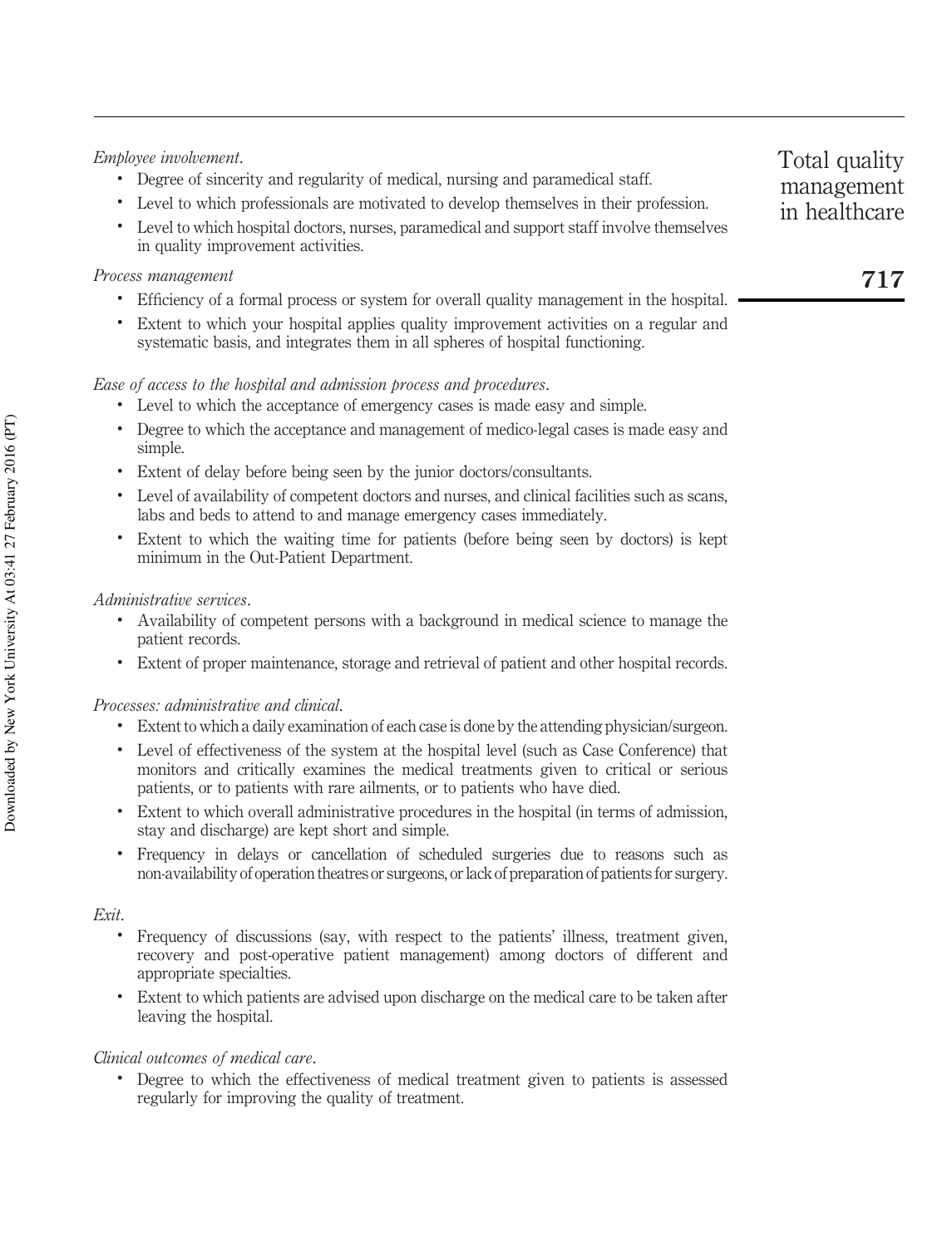- . Extent to which the correct clinical diagnosis is made in minimal time.
- . Level to which patients are continuously apprised of their ailment, details of medical/surgical treatment given and the outcome, including possible complications.

#### *Hospital facilities*

- . Effective layout and adequacy of different facilities in the hospital (e.g. wards, beds, operation theatres, intensive/post-operative care units, reception lounge, administrative departments, vehicular parking, canteen, toilets, etc.).
- . Availability of adequate diagnostic facilities such as labs, and X-ray and CT/ultrasonic scans.
- . Extent to which guidance signs, symbols, boards, pamphlets and other artifacts in the hospital are appealing and useful to patients in reaching different wards/places in the hospital.
- . Extent of availability of amenities (such as continuous electricity and water supply, housekeeping, sanitation facilities and pharmacy) at comfortable ambient conditions (such as temperature, ventilation, noise and odour) to patients and their attendants.

#### *Patient focus*

- . Extent to which the quality of health care provided at this hospital is perceived to be good by the patients, in comparison with other competitive hospitals.
- . Level of analysis of feedback/complaints from patients as a means to initiate continuous improvement in the hospital.
- . Extent to which the cost of health care provided in your hospital is perceived to be reasonable by the patients, in comparison with other competitive hospitals.
- . Level of providing right patient services the first time.
- . Extent to which patients are convinced and counseled, and are cared for their well-being by doctors and support staff in the hospital.
- . Efficiency in functioning of a grievance redressal system for patients in the hospital.

#### *Employee focus*

- . Level of functioning of a mechanism to measure the satisfaction of all hospital staff with respect to their salary, perks and other financial incentives to reinforce their job performance.
- . Level of functioning of a mechanism for systematic and regular measurement of health-care quality awareness of doctors, nurses, paramedical staff and other employees, is made.
- . Extent to which a regular and systematic feedback is given to all hospital staff, including doctors, regarding their performance on the job.
- . Extent to which it is ensured that hospital personnel spend their time on the job of their specialization and not on other work (for example, nurses being used for administrative purpose).
- . Degree to which the interests of doctors, nurses, paramedical and administrative staff are considered, while evolving the long term and short term plans of the hospital.
- . Efficiency in functioning of a grievance redressal system for all hospital staff.

BIJ 15,6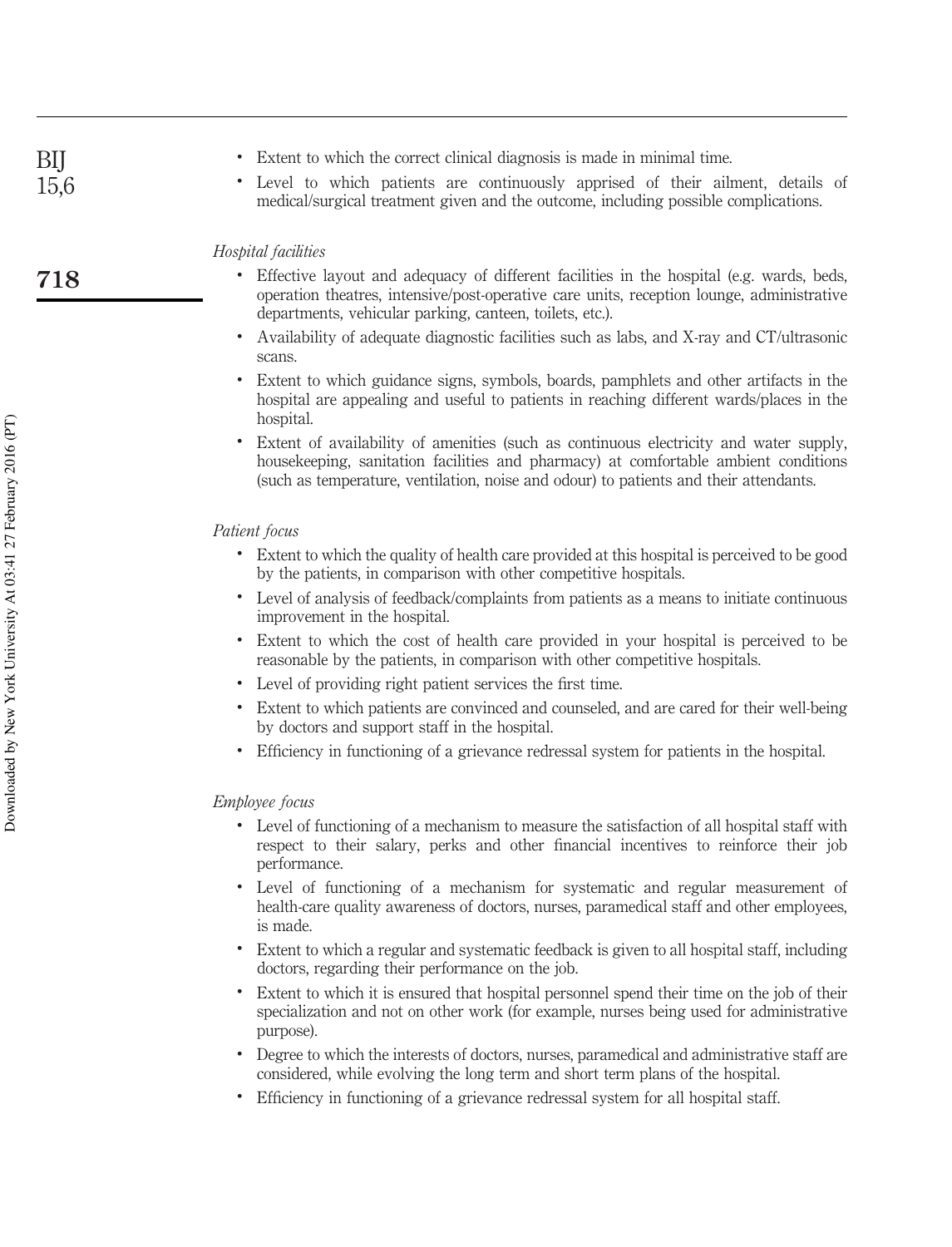#### *Measurement of hospital performance*

- . Extent to which the hospital management collects, analyses and makes use of the statistics related to hospitalization deaths or treatment failures per year with the aim of improving the performance of the hospital.
- . Degree to which the hospital management collects and makes use of statistics related to patient admissions and discharges, surgeries done, medical cases handled, and bed occupancy rates per year with the aim of improving the overall performance of the hospital.
- . Level to which hospital management analyses financial statistics related to hospital functioning.
- . Level to which the hospital's recognition and reputation in the society are assessed periodically.

# *Hospital information system*

- . Extent to which research results and current techniques such as telemedicine and evidence-based medicine are used for patient treatment.
- . Effectiveness of the functioning of Hospital Information System, in terms of user-friendly data feeding process, analysis of data and good report generation.
- . Efficiency of Information and Computer System Staff in ensuring the proper functioning of computers and Hospital Information System.
- . Extent to which systematic feedback is given to doctors, nurses and hospital staff about quality improvement processes and their outcomes.
- . Degree to which the Patient Information System is operational and efficient, in terms of having relevant patient records over years.

# *Error, safety and risk management*

- . Extent to which the hospital management and doctors are willing to be accountable for possible lapses in the treatment given to patients.
- . Level of willingness of doctors to learn from mistakes.
- . Effectiveness of the use of proactive measures by hospital management to prevent errors in diagnosis, operations and treatment.
- . Emphasis laid on monitoring and adhering to rules and regulations laid down by Government regarding hospital functioning.

#### *Service culture*

- . Extent of overall health care and concern shown by the hospital management in respect of its patients.
- . Effectiveness of overall health care and concern shown by the hospital management in respect of its hospital staff.
- . Extent to which the doctors and hospital staff at all levels realize that the core purpose of their presence in the hospital is "Service to Patients".
- . Degree to which the functioning and administrative structure of the hospital facilitate prompt and good decision-making and response to patients' requirements.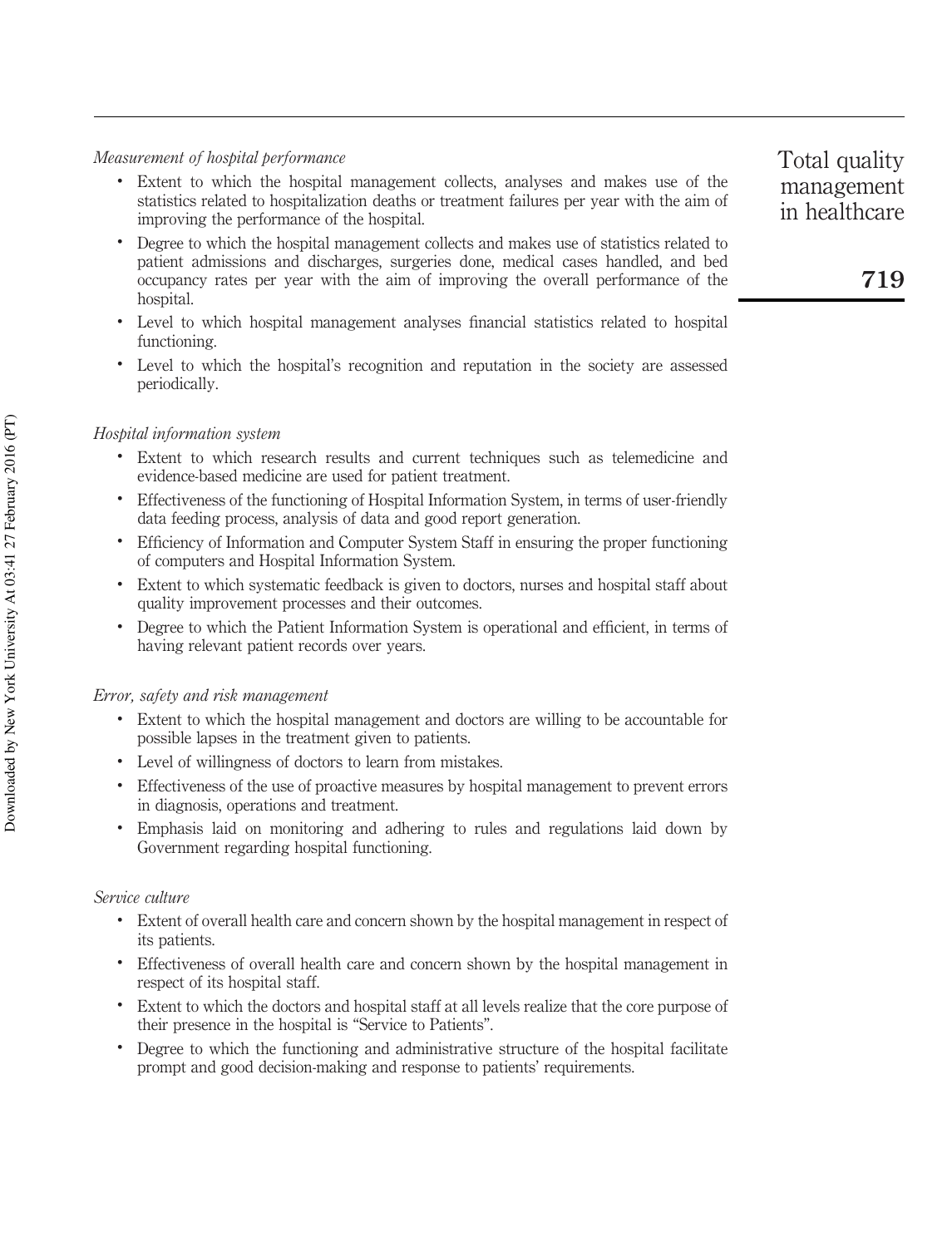| BIJ  | Continuous improvement                                                                                                                                                                          |
|------|-------------------------------------------------------------------------------------------------------------------------------------------------------------------------------------------------|
| 15,6 | • Level of emphasis laid on continuously improving hospital facilities such as operation<br>theatres, laboratories, equipments and wards.                                                       |
|      | Extent to which senior hospital management encourages and rewards ideas aimed at<br>$\bullet$<br>improving the quality of medical care provided in your hospital.                               |
| 720  | Effectiveness of continuous improvement in hospital functioning (both long-term and<br>$\bullet$<br>short-term operations) among hospital personnel at different levels.                        |
|      | Assessment of continuous health-care quality improvement strategies on the basis of<br>$\bullet$<br>factors such as cost of health care, time and overall hospital performance.                 |
|      | Extent to which the hospital management continuously improves its health care and<br>$\bullet$<br>administrative processes to achieve better overall performance of the hospital.               |
|      | Benchmarking                                                                                                                                                                                    |
|      | • Emphasis on benchmarking the processes related to patients (in terms of admission, stay<br>and discharge) with those of other hospitals.                                                      |
|      | • Emphasis on benchmarking the administrative processes (related to doctors, nurses and<br>paramedical staff) of this hospital with respect to those of other hospitals.                        |
|      | • Importance given to benchmarking the training and development programmes for<br>doctors, nurses and paramedical staff with those of other hospitals.                                          |
|      | • Emphasis on benchmarking the level of patient medical care and treatment with those of<br>other hospitals.                                                                                    |
|      | • Importance given to benchmarking the effectiveness of managing doctors, nurses and<br>paramedical staff with that of other hospitals.                                                         |
|      | • Emphasis on benchmarking the quality and adequacy of medical and surgical equipment,<br>and physical facilities (such as operation theatres, beds and wards) with that of other<br>hospitals. |
|      | • Emphasis on benchmarking the level of commitment of the hospital to the society in terms<br>of providing cost-effective and quality health care, with that of other hospitals.                |
|      | Extent of benchmarking the proficiency of doctors and nurses with that of other hospitals.<br>٠                                                                                                 |
|      | Extent to which your hospital benchmarks your professional ethical practices with those<br>of other hospitals.                                                                                  |
|      | Union influence                                                                                                                                                                                 |
|      | Cooperation and support of the Employee Union to the drive by the hospital management<br>٠<br>for improved patient focus and health-care quality in the hospital.                               |

- . Cooperation and support of the Doctor's Union to the drive by the hospital management for improved patient focus and health-care quality in the hospital.
- . Extent to which recruitment, selection, and the career development policies and programmes for doctors, nurses, paramedical and support staff are influenced by the Doctor's Union.
- . Extent to which recruitment, selection, and the career development policies and programmes for doctors, nurses, paramedical and support staff are influenced by the Employee Union.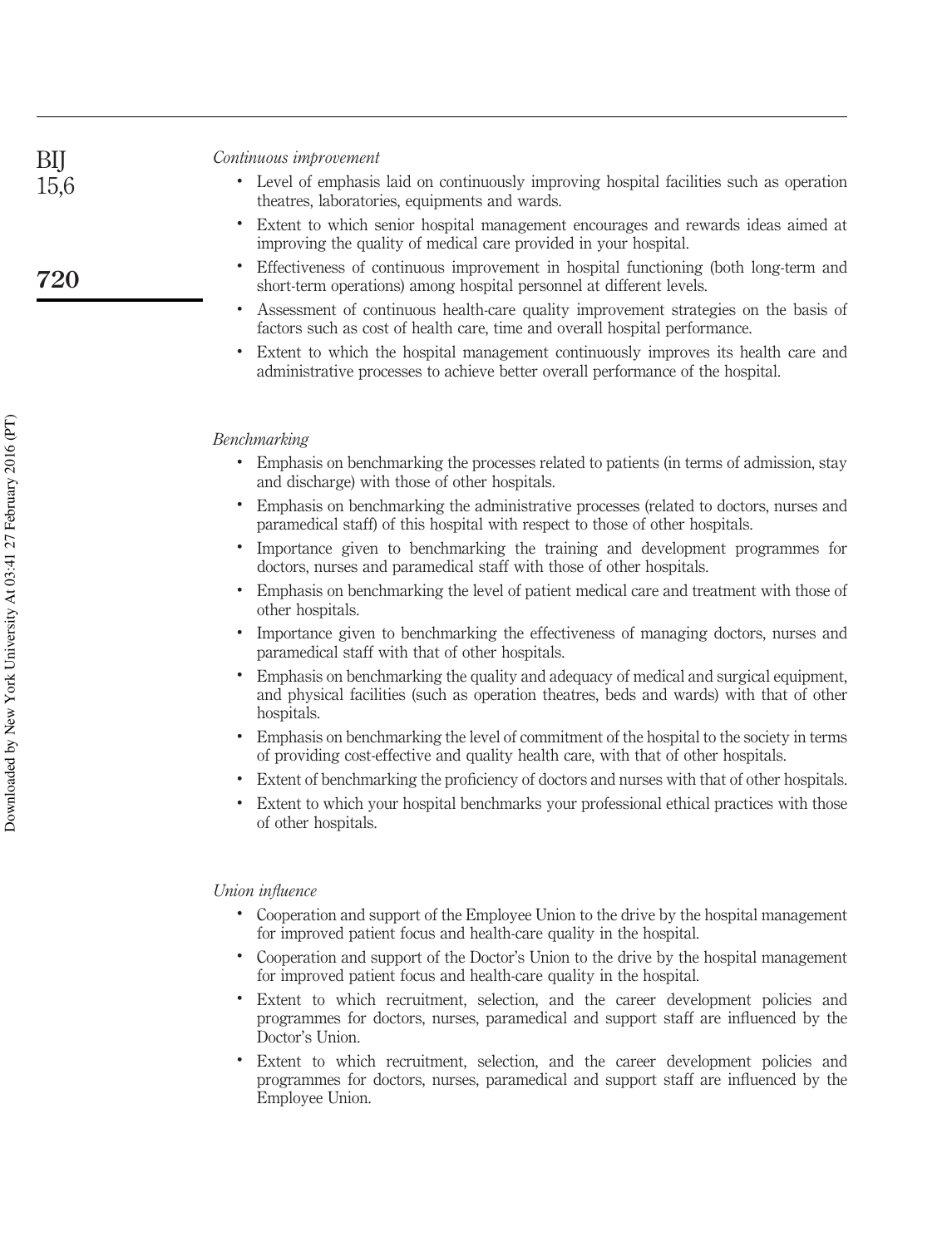- . Extent of influence of Employee Union on the functioning of the hospital.
- . Level of influence of Doctor's Union on the functioning of the hospital.
- . Congruence between management, union and all hospital staff with the belief that their functions are complementary and not contradictory, towards improving the hospital performance and quality health care.
- . Degree to which the hospital regularly apprises the Employee Union and hospital staff, including doctors, about the quality initiatives and their outcomes.

#### *Governance and social responsibility*

- . Degree of monitoring of doctors by the hospital management with respect to adherence to medical ethics.
- . Extent to which hospitalization expenses are commensurate with the patient's economic background.
- . Level of medico-legal cases per year due to hospital's negligence or inadequate medical care rendered.
- . Level of hospital concern regarding the impact on environment and society such as disposal of hospital wastes, maintenance of hygiene inside the hospital and in the surrounding.
- . Adequacy of disciplinary action against erring doctors, nurses and paramedical staff.
- . Contribution of your hospital to the overall health of your community by organizing health programmes, immunization programmes, etc.
- . Extent to which patient privacy and confidentiality are assured.

# *Level of performance of the hospital*

- . Extent of patient satisfaction with overall quality of health care provided in your hospital.
- . Degree of satisfaction of doctors with overall hospital functioning.
- . Extent of satisfaction of nurses with overall hospital functioning.
- . Degree of satisfaction of paramedical and administrative staff with overall hospital functioning.
- . Level of financial performance of the hospital.
- . Level of medico-legal cases against the hospital.
- . Level of recognition and reputation of the hospital in comparison to other competitive hospitals.

#### About the authors

Mayuri Duggirala is a doctoral student in the Department of Management Studies, Indian Institute of Technology Madras. She holds a B.A. (Psychology) degree from St Xavier's College, Ahmedabad, M.A. (Industrial Psychology) from Andhra University, and M.S. (Management) from IIT Madras. Her research interests are in TQM and Organizational Behavior.

Chandrasekharan Rajendran is a Professor of Operations Management in the Department of Management Studies, Indian Institute of Technology Madras. His research interests are in TQM, Scheduling and Simulation. He has published several articles in international journals. He has publications in the area of TQM in journals such as *Total Quality Management*, *International Journal of Production Research*, *International Journal of Service Industry Management*, *International Journal of Bank Marketing*, *Journal of Services Marketing*, and *Software Quality Journal*. He serves as referee for many journals. He is the recipient of the Alexander von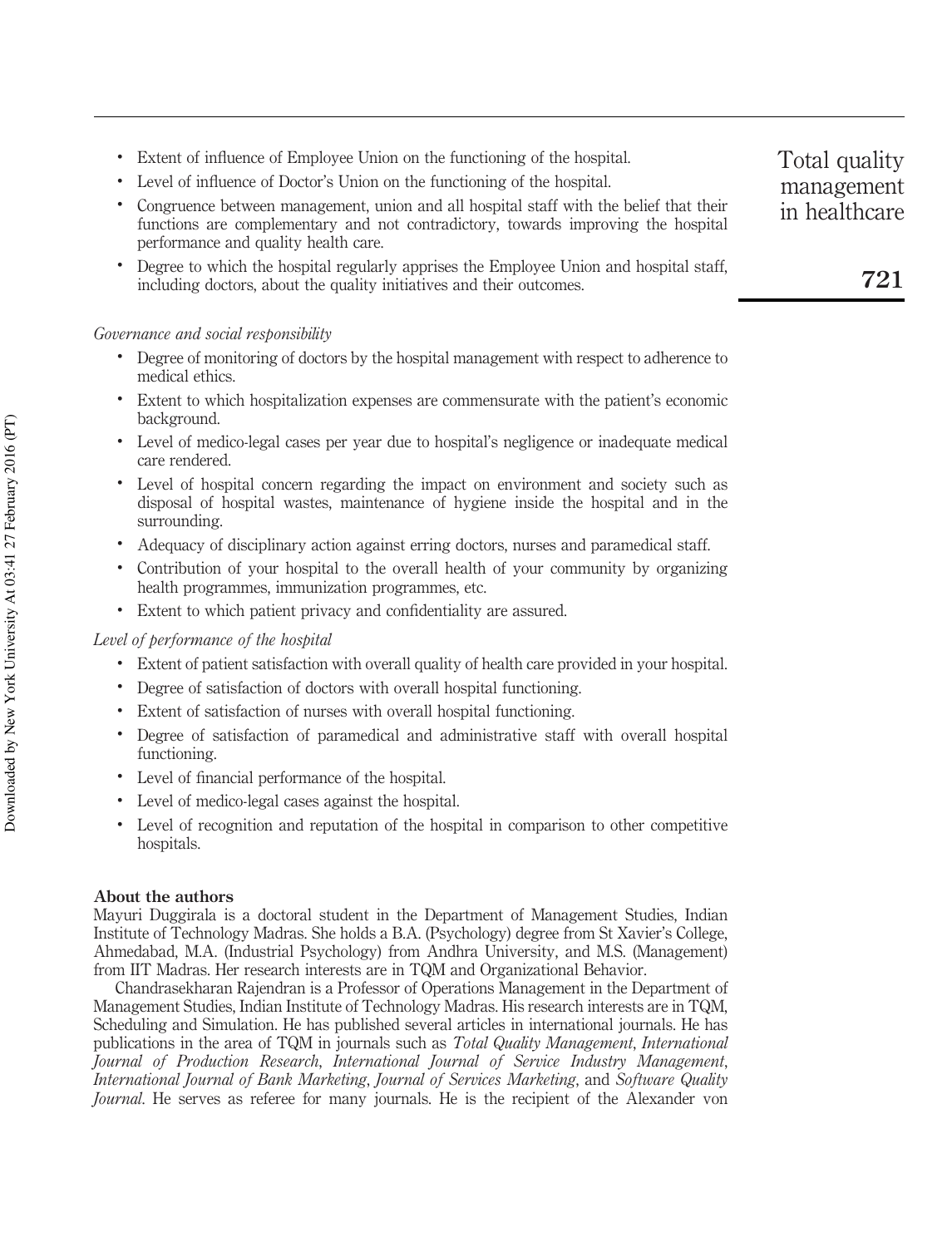| ВIJ  | Humboldt Fellowship of Germany. Chandrasekharan Rajendran is the corresponding author and                     |
|------|---------------------------------------------------------------------------------------------------------------|
| 15,6 | can be contacted at: $crai@iitm.ac.in$                                                                        |
|      | R.N. Anantharaman is a Professor of Management in the Department of Management                                |
|      | Studies, Indian Institute of Technology Madras. His research interests are in TQM,                            |
|      | Organizational Behavior and Industrial Psychology. He has published several articles in                       |
|      | international journals. He has published research articles in the areas of TQM, HRM Practices,                |
|      | Change Management, etc. in journals such as <i>Total Quality Management</i> , <i>International Journal of</i> |
| 722  | Production Research, International Journal of Bank Marketing, International Journal of Service                |
|      | Industry Management, Journal of Services Marketing, International Journal of Human Resource                   |
|      | Management, and Journal of Transnational Management Development.                                              |